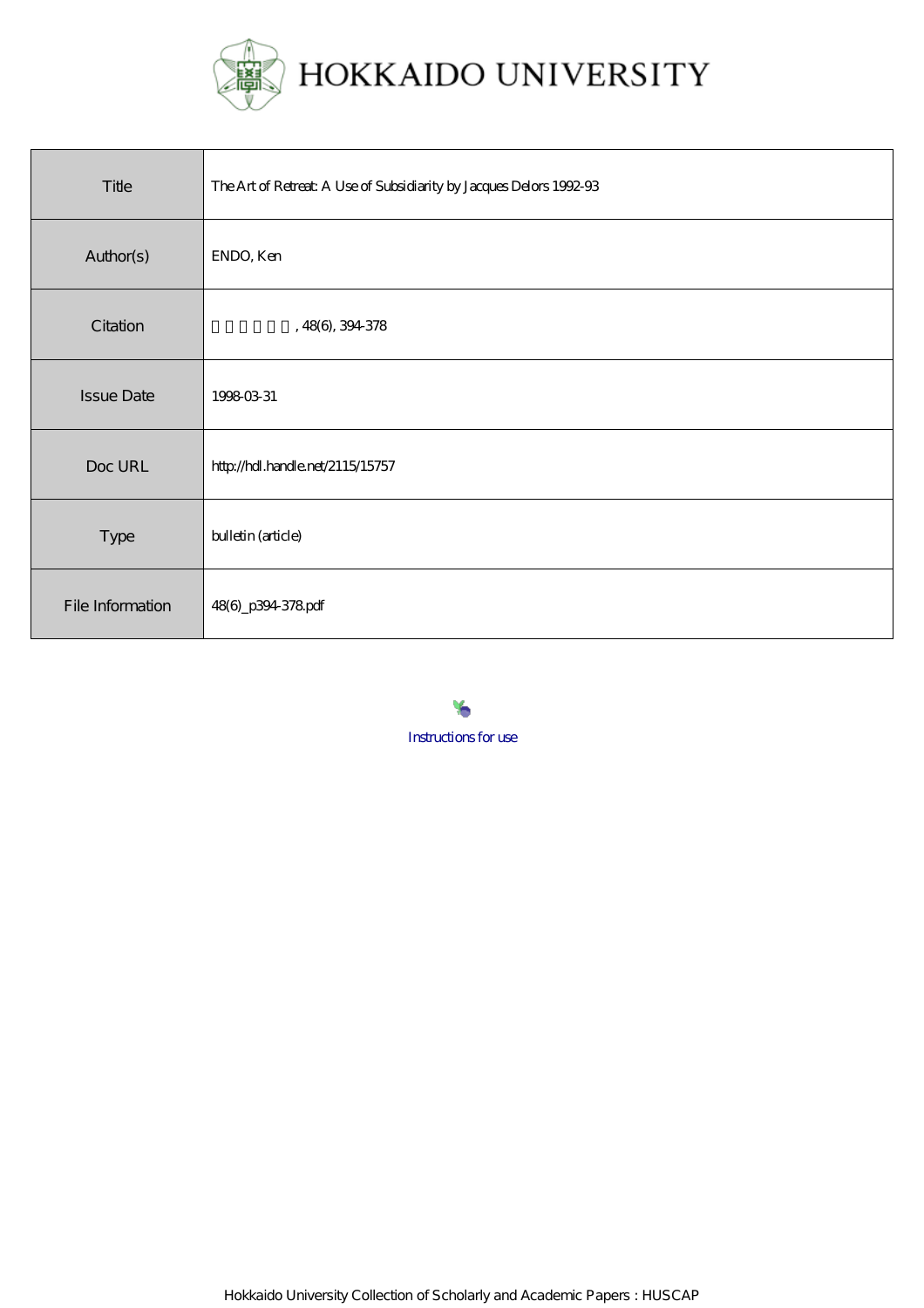### $\ll$ Article $\gg$

# The Art of Retreat: A Use of Subsidiarity by Jacques Delors 1992-93

## Ken ENDO

### Introduction

Political leadership is not simply initiatory and expansive; it can well be a bold retreat, thereby reducing constraints and retaining the leadership potential for the later stages. Underlying this theme is the assumption that any leader, however influential he or she might be, is condemned by the limited set of resources and opportunities to select policy or political targets and to pursue them sparingly.

The present study illustrates how a top executive is able to reduce constraints upon him or her. It does so by taking the case of a tactical retreat by Jacques Delors, the President of the European Commission from 1985-95, conducted under the banner of subsidiarity.

Subsidiarity is a common sense principle that contains two concepts in one. The first and primary concept of subsidiarity is negative in the sense that a larger entity should not intervene in what a smaller one can do for itself ('negative subsidiarity'). Yet what makes subsidiarity distinctive is the secondary and positive concept which is always attached to the first one: a larger entity should intervene when a smaller one cannot attain its goals for itself ('positive subsidiarity').<sup>1</sup>

These two concepts make subsidiarity a chameleon doctrine that has been used and misused for different purposes in the context of European Community or Union politics. $2$  Those who see interest in preserving the

 $<sup>1</sup>$  With regard to the history and contents of the idea of subsidiarity, see Endo</sup> (1994): chaps. I and II; also Millon-Delsol (1992).

 $2$  For an analysis of the usage of subsidiarity in EC politics, see, for instance, Wilke and H. Wallace (1990). The terms 'Community' and 'EC' are used throughout this article, mainly for the sake of convenience but also due to the facts that the period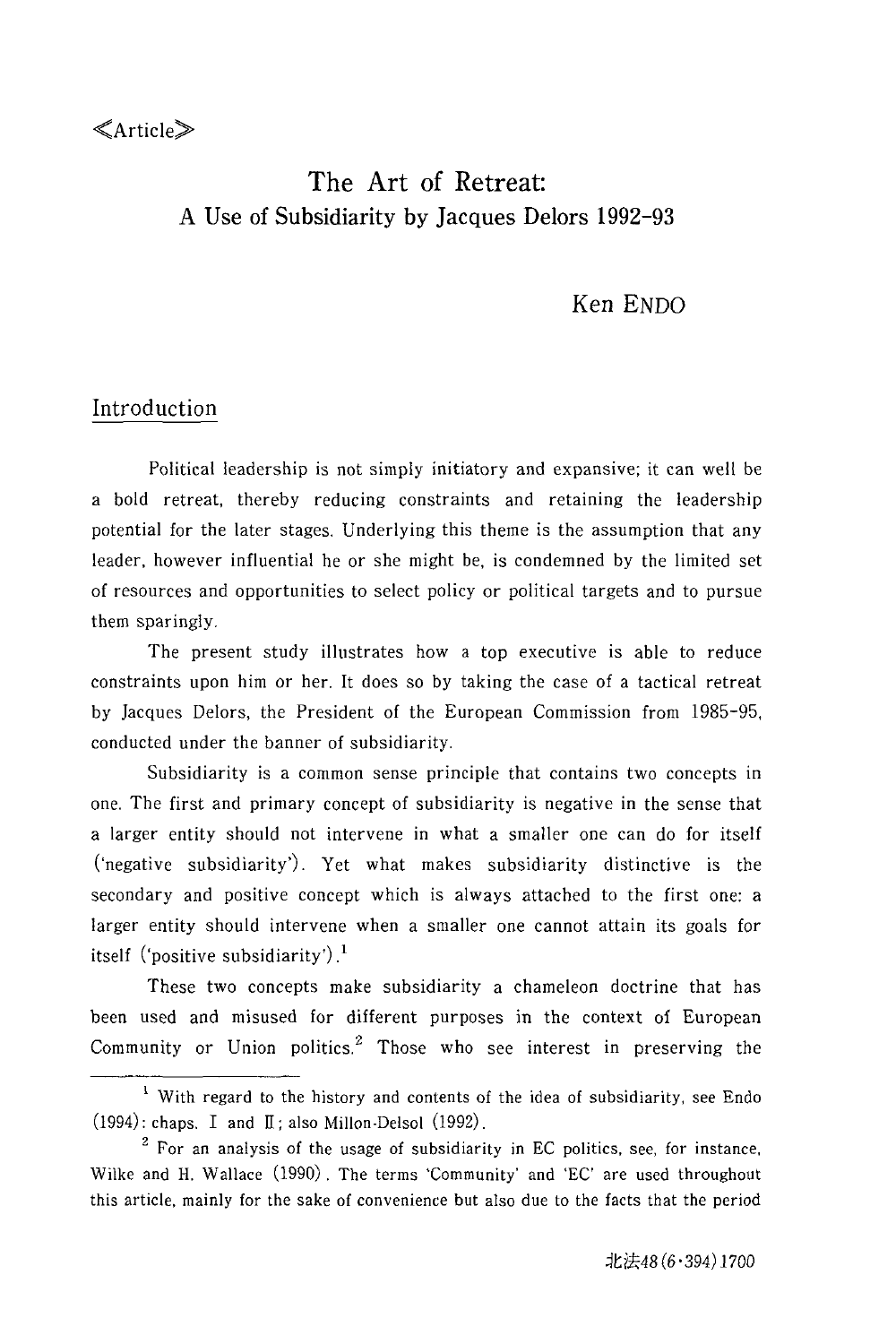strength of nation-states would place emphasis upon negative subsidiarity in terms of EC-state relations (though not of state-region relations) . In contrast, those in favour of further European integration are likely to stress positive subsidiarity or to reject the idea of subsidiarity altogether. And yet, so long as the word subsidiarity is used, it cannot be entirely reduced into the negative concept, however hard anti-integrationists try to underline only this primary sense of subsidiarity.<sup>3</sup>

Delors made full use of both of these two concepts, depending on the situation. When he was riding high in 1990-1991, he pressed the case for positive subsidiarity, by stating:

Subsidiarity is not simply a limit to intervention by a higher authority vis-à-vis a person or a community in a position to act itself, it is also an obligation for this authority to act vis-à-vis this person or this group to see that it is given the means to achieve its ends.<sup>4</sup>

When facing an increasingly difficult environment after the Danish referendum in 1992, he swiftly shifted emphasis to the negative concept of subsidiarity, promising to return some competences to national capitals. Nevertheless, by using the term subsidiarity, he also left scope for the Commission to act in essential matters that could be argued to be best done at Community level. Eventually, he emerged from the unfavourable situation with the essential Commission prerogatives almost untouched.

This study focuses on the ways in which Delors made this retreat. They involved skilful redefinition of the principle of subsidiarity, a promise to return some competences to the member governments and a reduced amount of legislative propositions. By this retreat, it will be argued, Delors retained some leadership potential of the Commission presidency. In so doing, Delors accommodated the opposition within the Commission to the retreat. If, on the contrary, he was not adaptive to the negative situation and had persisted on his original agenda, he would have increased the circumstantial constraints, perhaps

covered by this article is 1992-93 and that the European Union has formally come to existence only since October 1993.

 $3$  Endo (1994): chap. III.

 $4$  Delors  $(1991): 9$ .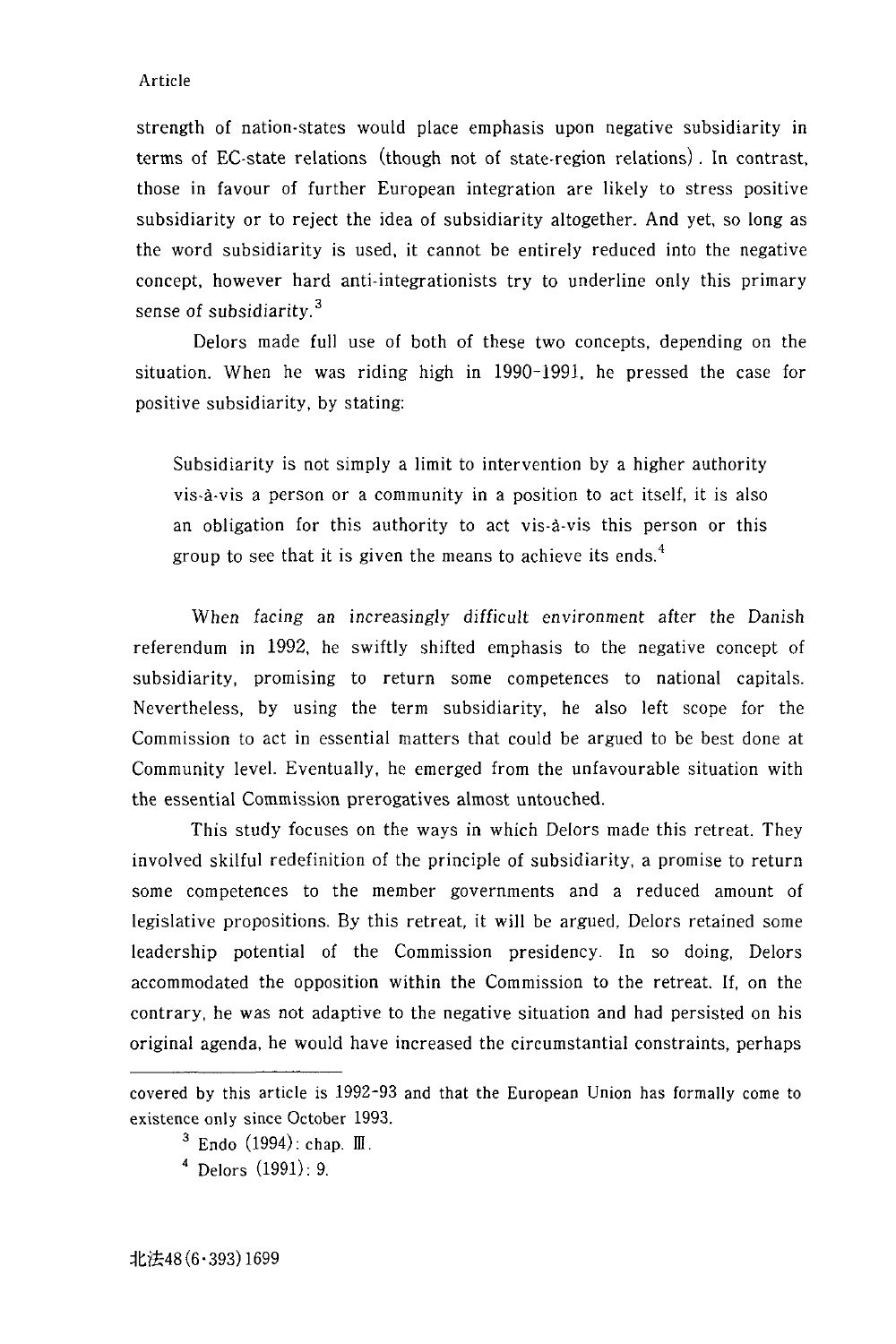to the extent that the Commission's essential prerogatives and long-term influence might have been seriously diluted. In this context, this article deals with a damage limitation exercise by the Commission President.<sup>5</sup>

The analysis starts from the post-Maastricht unfavourable environment in which Delors added constraints upon himself. It goes on to examine the process in which Delors made a retreat, tug-of-war struggles on the operational definition of subsidiarity amongst the member states, and the internal division of the Commission. Then it reviews the settled formula and draws an evaluation of the retreat. The last section summarises the argument.

### §l. Post-Maastricht Situations and Delors's Dashes

The Delors Commission moved to further deepening of European integration immediately after the member states' governments signed the Maastricht Treaty in February 1992. This move provoked sharper resistance from the member governments and national publics, so creating greater constraints upon the Commission and its presidency.

After the adoption of the Treaty on European Union at Maastricht in December 1991, the member states' governments felt a sense of euphoria as well as fatigue.<sup>6</sup> It was on the one hand a great relief for those who were engaged in the year-long intense negotiations over the Treaty. On the other hand the Treaty created a number of tasks that were not easy to be tackled, be they in the form of ratification or implementation of the Treaty.

For Delors, the Treaty appeared to have created ample scope for further actions. At the same time, he was feeling the necessity for regaining the initiative from his side, not least because he had failed to involve himself deeply in drafting many of the Treaty's important clauses to his great regret.<sup>7</sup>

In February 1992, Delors announced the Commission's budgetary plan  $$ known as the Delors Package  $II -$  for the next several years. The issue of the

<sup>5</sup> Concerning the institutional resources of and constraints upon the Commission presidency, see Endo (1995); as to the Commission's leadership capacity in general, see for instance Nugent (1994).

<sup>6</sup> For example, see David Buchan, "All at sea in Europe," *Financial Times,*  3.5.1992, p. 18; "Post-Maastricht Tension," *The Economist,* 9.5.1992, pp. 14-15.

<sup>&</sup>lt;sup>7</sup> On the negotiation process of the Maastricht Treaty, see Cloos et al.  $(1993)$ ; and with regard to Delors's role in it, see Endo (1998 forthcoming): chap. 8.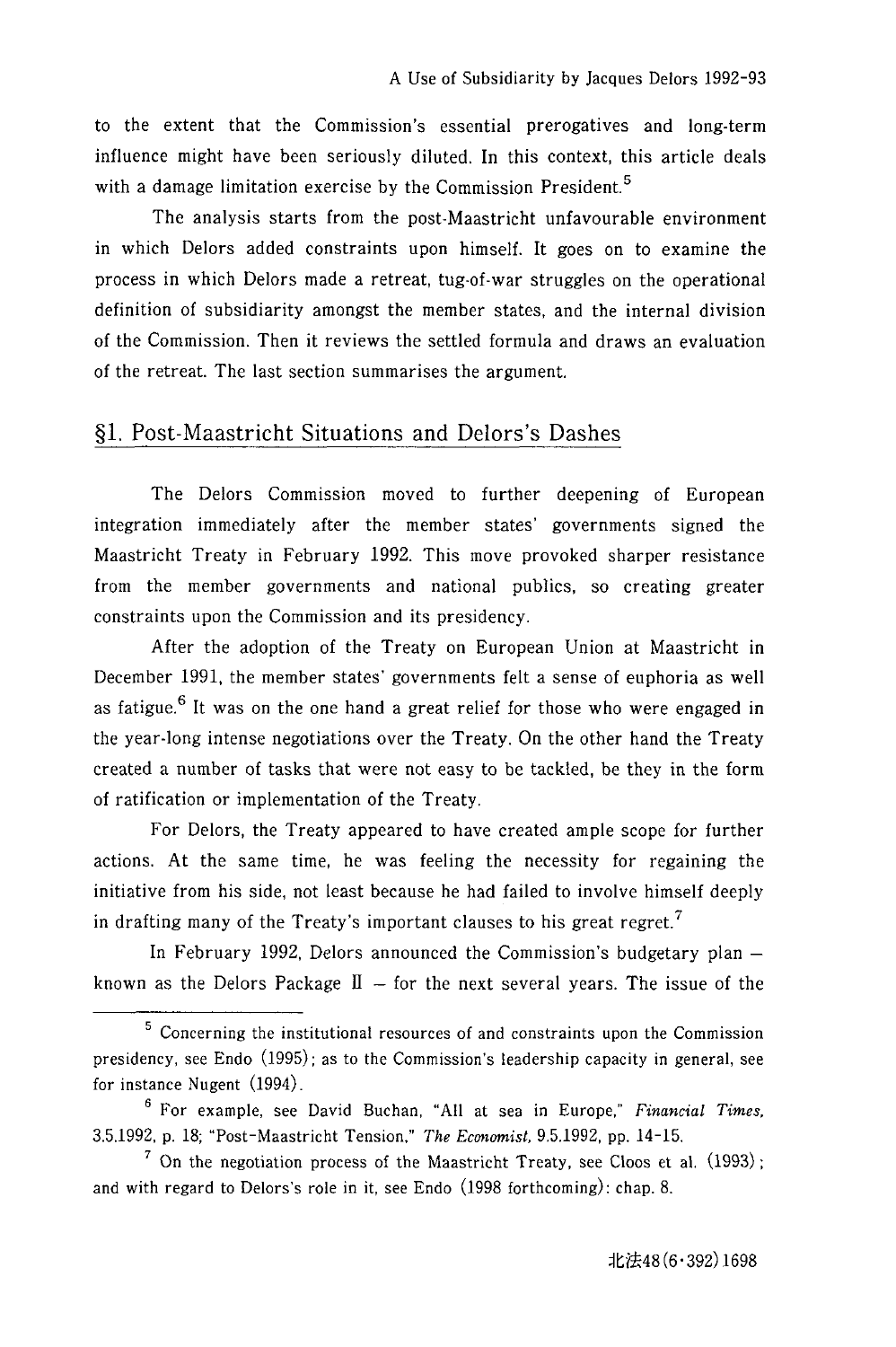Community's finance, in particular of the cohesion funds, had been a contentious and divisive one during the Maastricht negotiations; the less developed countries led by Spain clashed with the net-contributors such as Germany and the UK. Delors's *cabinet* had already been preparing for the multi-annual budget in parallel with the negotiations, in view of the fact that the previous Delors Package would expire by 1993.<sup>8</sup> With the Treaty's Article 130 and Protocol on cohesion funds. the Commission attempted to implement the Treaty that was not yet ratified  $-$  a similar move to that of the post-SEA period. This strategy would later payoff, when the December 1992 Edinburgh Council agreed on the matter adopting a similar line to the original Commission's plan, although the size of the budget was smaller than Delors would have liked.<sup>9</sup> At the same time, however, the Commission's proposal on the increase in the budget, just after the hard bargaining over the unratified Treaty, left uneasiness amongst some member governments, notably in London and Bonn.<sup>10</sup>

In April 1992, Delors further warned against the risk of institutional paralysis with the prospect of enlargement of the Community's membership towards the East. Speaking at the European Parliament, he remarked that the forthcoming European Council in Lisbon

is likely to come as a political, intellectual and institutional shock to the twelve Member States, which to my mind have not yet given enough thought to what it would be like for the Community to be opened up to, say, 35 national-states that we already have in Europe, not even counting those of the Commonwealth of Independent States.<sup>11</sup>

Delors suggested strengthening the Commission as the genuine executive power, rotating the presidency amongst groups of member states (instead of individual states as now) , and a greater use of majority voting in Council meetings, especially in the common foreign and security policy matters. Meanwhile, the Commission's Vice-President, Frans Andriessen, floated the idea

 $8$  For details, see Ross  $(1995)$ ; 197ff.

<sup>9</sup> H. Wallace (1994): 59.

<sup>10</sup> David Gardner, "Delors tries to head off row over EC budget," *Financial Times,* 13.2.1992, p. l.

<sup>&</sup>lt;sup>11</sup> Official Journal of the European Communities, Debates of the European Parliament *(OJ-EP),* No. 3-417, 7.4.1992, p.8l.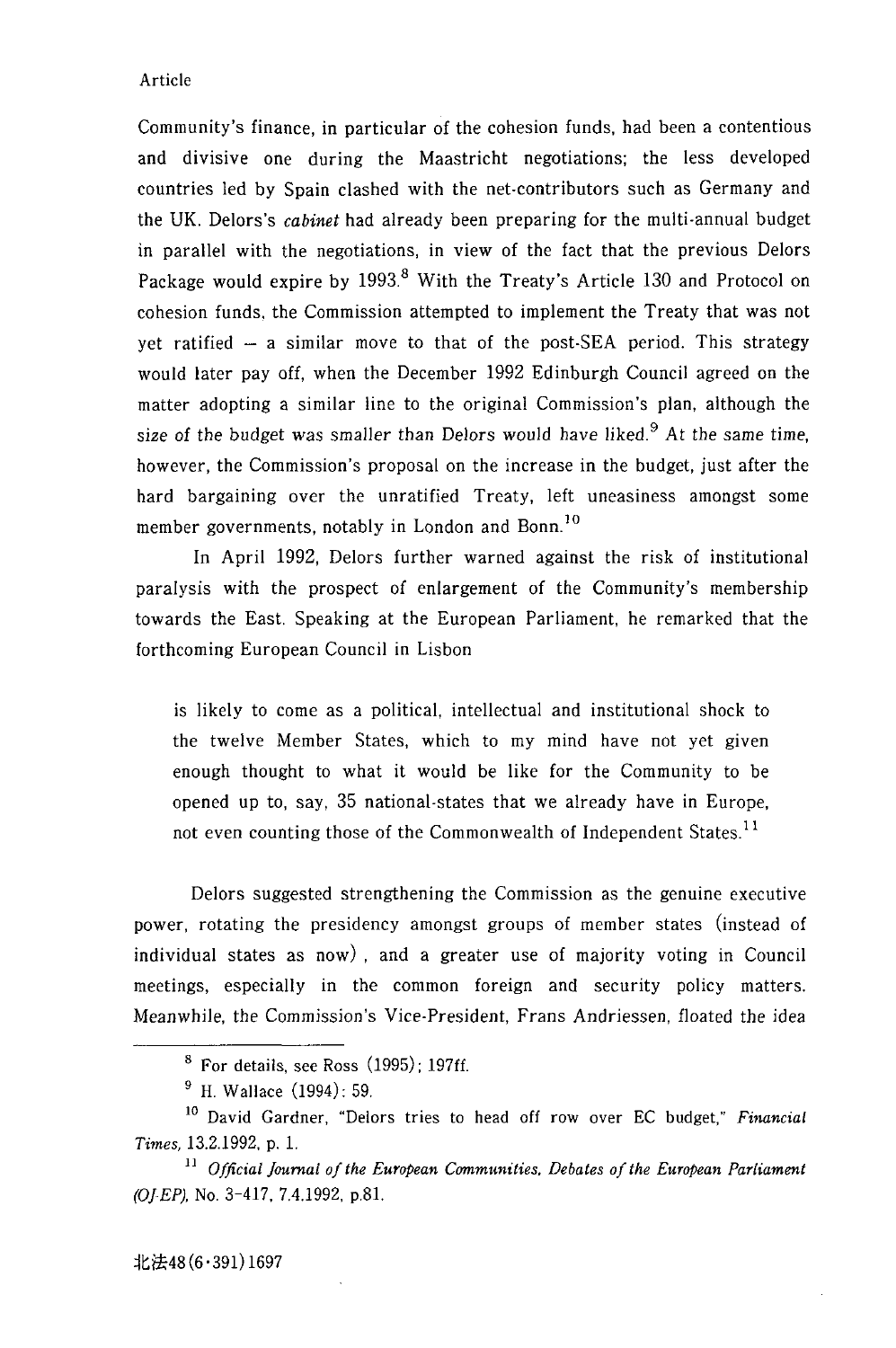of a 'mini-intergovernmental conference' before the full IGC scheduled in 1996 so as to allow the Community to tackle the issues related to enlargement.<sup>12</sup> These sent the wrong signals to member states, particularly those which had yet to ratify the Treaty, because they were now obliged to press the case for ratification with the prospect of further radical plans waiting soon after.

Delors ordered the in-house Institutional Group to elaborate an in-depth report on the institutional implications of enlargement. This report had been requested by the Maastricht European Council in December 1991 on the initiative of French President Francois Mitterrand.<sup>13</sup> One of the many drafts concerned a diminished role for smaller countries as the Community's Council President. When the draft was publicised through the (acting) chief spokesman of Delors, it did not help those campaigning for ratification of the Maastricht Treaty in Denmark. Foreign Minister Uffe Elleman-}ensen, who led the campaign in the country, was furious about the draft. He openly threatened to veto the reappointment of President Delors for a further two-year term in the forthcoming Council, unless Delors dissociated himself from the reported  $dr$ aft. $14$ 

### §2. Retreat

The Danish referendum of 2 June 1992 with the majority choosing "No" to the Treaty threw the Community into turmoil. This prompted Delors to take a series of measures of a low-key style. In the press conference on the same day, Delors who had promised to deliver a shock to the member states with his radical plan repeated that instead he was himself shocked by the result.<sup>15</sup>

Delors immediately declared his intention to give back some of the Community's competences.<sup>16</sup> In doing so, he admitted the necessity to fully

15 "Press Conference of Jacques Delors, President of the European Commission" (transcript), 2.6.1992.

<sup>16</sup> For instance, David Buchan, "Delors promises a more decentralised EC," *Financial Time.* 25.6.1992, p.1.

<sup>12</sup> Grant (1994): 213.

<sup>13</sup> David Buchan, "Mutiny rocks EC ship of state," *Financial Times,* 4.6.l992, p. 14.

<sup>14</sup> Grant (1994): 214-215. Delors did so in due course, despite his declared policy for institutional reforms in the preceding months, including curbing of the role of small countries.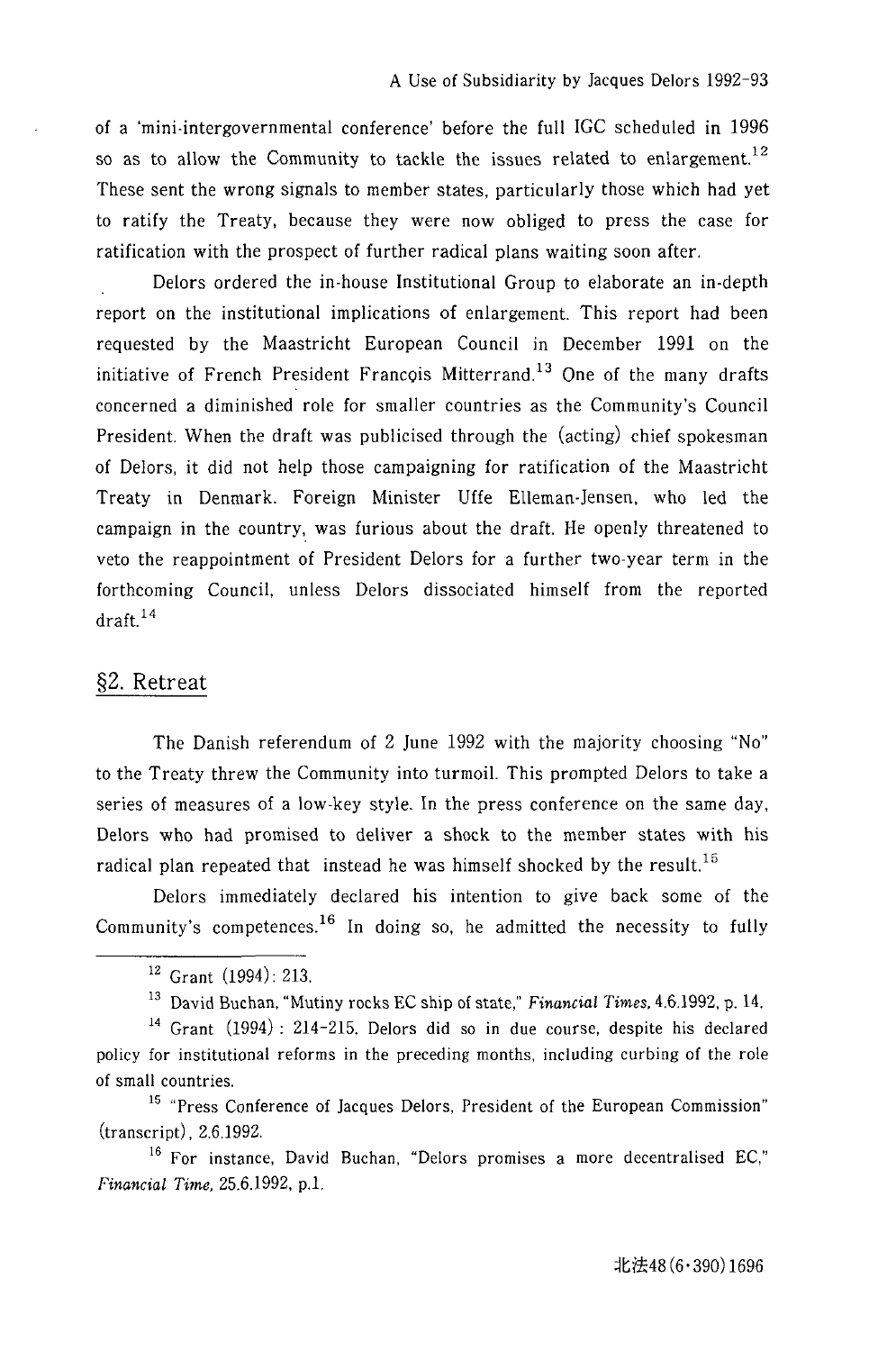implement the principle of subsidiarity enshrined into the Treaty, stressing its negative aspect. The case for less intensive legislation and execution of the Community laws was particularly emphasised. At the same time, he pledged for a more open and democratic Community, by making it transparent in its decision-making process and avoiding complexity in legislation and regulation.<sup>17</sup>

On 20 June 1992 when the EC's Foreign Ministers met in Luxembourg, Delors made a presentation on subsidiarity in a personal capacity.<sup>18</sup> François Lamoureux, Delors's deputy chef de cabinet, and his colleagues in the Commission's internal 'groupe subsidiarité'<sup>19</sup> wrote a preliminary report on the implementation of subsidiarity, and using that as a basis, the College of Commissioners discussed the matter on 24 June. Each directorate general was requested by the College to find examples of subsidiarity in its policy area. The work to relocate power to the national governments was thus inaugurated.

The Lisbon Summit soon after was dominated by the ratification problem of the Maastricht Treaty. Despite the fact that the principle of subsidiarity was incorporated into the unratified Treaty in Article 38, the Summit set out the implementation of the Article as one of the major exercises to press for smooth ratification of the Treaty.<sup>20</sup> The heads of government thus "invited the Commission and the Council to undertake urgent work on procedural and practical steps to implement the principle of subsidiarity and to report to the European Council in Edinburgh" and urged the Commission to "justify, in the recitals of future proposals, the relevance of its initiative with regard to the principle of subsidiarity. $^{21}$ 

<sup>20</sup> The legal foundation of implementing subsidiarity before the completion of the Treaty's retification was later to be questioned by the Italian government in the process running up to the Edinburgh Summit in December 1992.

 $21$  "Conclusions of the Presidency: European Council in Lisbon 26-27 June 1992," p.9.

*<sup>17</sup> OlE?,* No. 3-419, 10.6.1992, pp. 118-119.

<sup>&</sup>lt;sup>18</sup> "Conférence de press conjoint de MM, Deus Pinheiro et Jacques Delors à l'issue du conclave des ministres des affaires etrangeres" (transcript), Luxembourg, 20.1.1992, p. 5.

<sup>19</sup> A core member, beside Lamoureux, was Alain Van Solinge, a former Legal Service official, then at the Secretariat General, currently at the IGC Task Force in the Commission.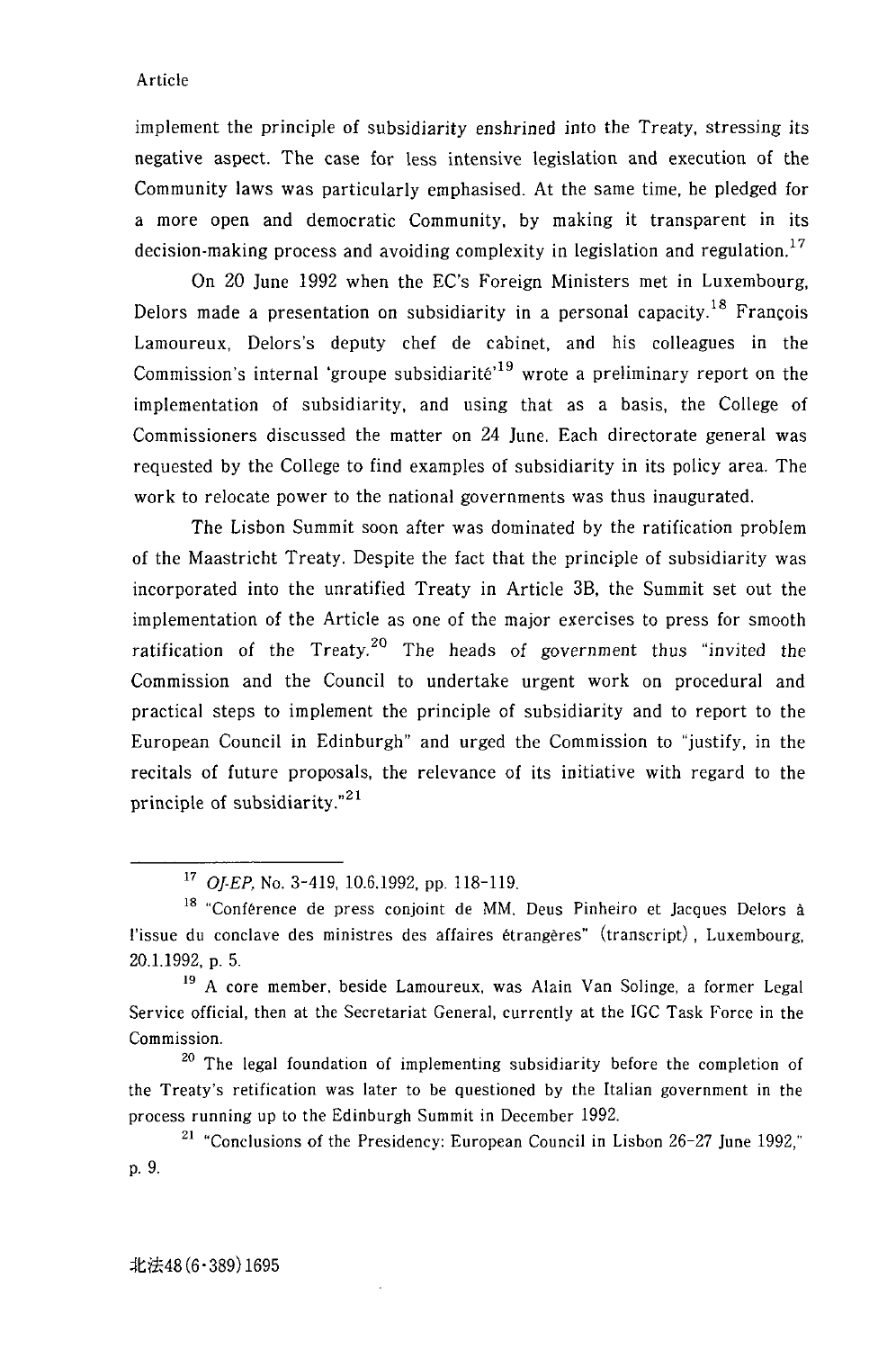## §3. Tug-ot-War Struggles between the Member States over Subsidiarity

The UK took the rotating presidency of the Council in July 1992. Following the Danish referendum and the Lisbon Summit, the most important task imposed upon the presidency was to find a solution with which to ensure smooth ratification of the new Treaty amongst the countries that had not yet completed it, including Denmark. Putting into practice the principle of subsidiarity, as well as democracy and openness, was considered to be a central component of the solution.

During the summer 1992, both the UK presidency and the Commission were elaborating plans on how to apply this common sense principle to the real politics of the Community. The presidency's first shot was fired on 27 August, based on which the Coreper started to discuss the matter weekly in September. The German government, keen to support its Lader, took a similar line with the UK government when it also submitted a paper which would have obliged the Commission to fully consult the member states in the light of subsidiarity prior to submission of any proposal. Both the UK and German governments pressed to make the subsidiarity test a pre-condition to approve any Commission proposal. This would enable the member states to reject a proposal solely on the ground that it were contrary to the principle of subsidiarity, without discussing its contents. It might well result in weakening the monopoly of the Commission's right of initiative. <sup>22</sup>

This move by the UK and German governments prompted several other member states to defend the Commission's prerogative. On 10 October, the Benelux countries issued a joint memorandum by which they vigorously favoured preserving the Commission's prerogatives. With a separate memorandum to the Birmingham Summit on 16 October, the Greek delegation also supported the Commission's right of initiative, while favouring decentralisation of some Commission departments. At the end of the month, the Spanish government circulated a note which took a strongly pro-Commission point of view and which doubted the feasibility and desirability of the whole project of implementing subsidiarity. $23$ 

<sup>&</sup>lt;sup>22</sup> Interviews. See also Endo  $(1994)$ : chap. III-7.

 $23$  Ibid.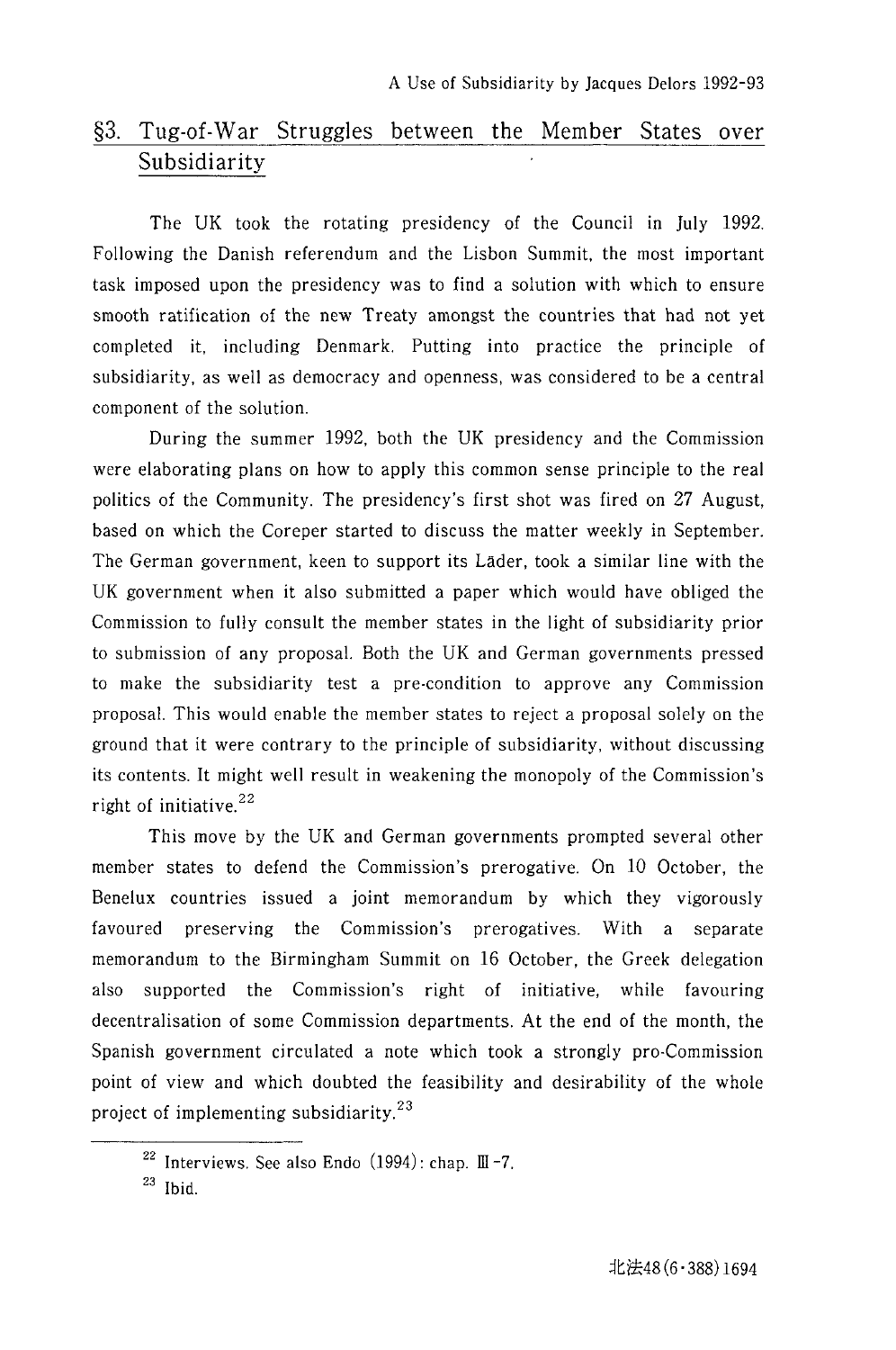### §4. The Internal Division of the Commission

Delors had to cross a tight rope, externally and internally. Whilst backed variously by Benelux, Greece and Spain, two of the big member states (Germany and the UK, the latter which held the Council presidency) were attempting to question the Commission's core prerogative: the right of initiative. The French government, too, had not been sympathetic towards the Delors Commission since the period preceding the Maastricht negotiations.

In response to this situation, the Commissioners themselves were divided between those who sensed the necessity to accommodate hostility from some member states and those who tried to defend the Commission's prerogative to the end.<sup>24</sup> In addition, the atmosphere with the College was far from one of cooperation with the President. Around that time, Delors's authority was seriously damaged by the criticisms of fellow Commissioners MacSharry and Andriessen over the GATT negotiations.

The areas that Delors had in mind for power relocation were the internal market and environment. Immediately after he let these be known, sharp criticisms were levelled at him from within and outside the Commission. One of the most ferocious was the previously loyal lieutenant of Delors. Karel van Miert. Temporarily in charge of the environment portfolio (following the resignation of Ripa di Meana in June 1992) , van Miert made it clear to the President that he did not agree to the latter's retreat in the sphere.<sup>25</sup>

On 9 October, Delors circulated to Commissioners a draft proposal on how to implement the principle of subsidiarity. He intended to submit it to the forthcoming European Council in Birmingham. However, his draft - based on work by the 'groupe subsidiarité'  $-$  was attacked by the College of Commissioners who saw part of the draft as undermining the Commission's hard·won prerogatives. He had to postpone publication of the proposal, and instead made an oral presentation on the subject at the Summit.<sup>26</sup> The Birmingham European Council loosely reconfirmed the necessity to implement the principle of subsidiarity, leaving the task for the forthcoming Summit in Edinburgh.<sup>27</sup>

<sup>24</sup> Interviews.

 $^{25}$  Ibid.

 $26$  Ibid.

*<sup>27</sup> Agence Europe.* 16-17.10.1992, p. 5.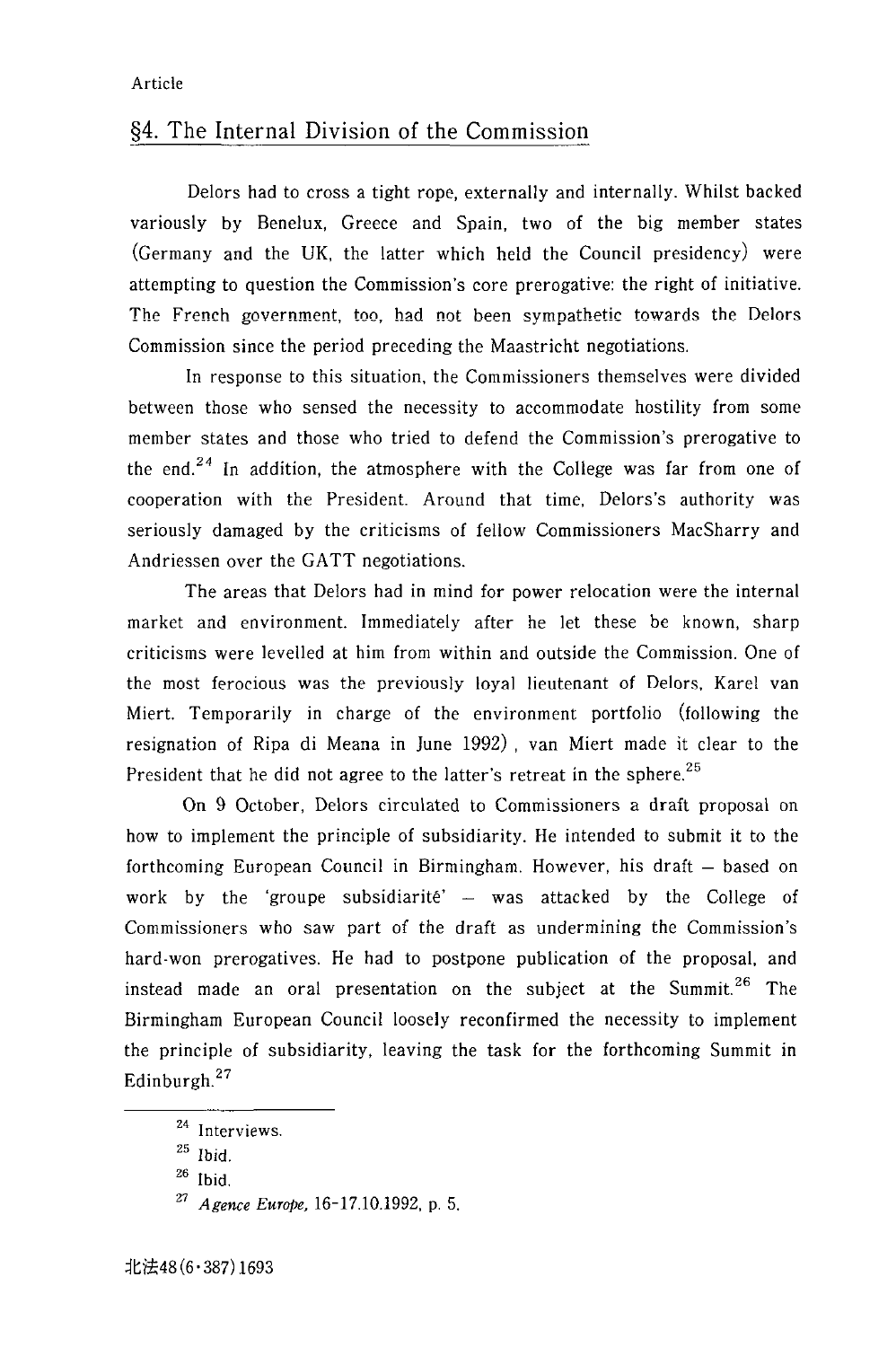After accommodating pro-federalist views within, the College approved the draft put forward by the President and communicated it to the Council on 27 October.<sup>28</sup> The communication conceded surprisingly little to the hard-line countries such as the UK and Germany. It declared right at the beginning that "action taken by the upper echelons of the body politic should be limited." However, in terms of concrete solutions, the Commission:

- reiterated its proposal during the 1991 IGC, concerning the hierarchy of norms;
- $-$  stated that the narrower sense of subsidiarity  $-$  that is, the second paragraph of Article 3B of the Maastricht treaty<sup>29</sup> - should only be applied to the shared competences between the member states and the Community, thus keeping exclusive competences of the Community untouched;
- argued the case that "there must be no question of separating the issue of subsidiarity from the substance of the matter in hand." This was intended to exclude the possibility that the Council would reject a proposal solely for the reason of subsidiarity prior to discussion of the proposal's contents, and therefore to preserve the Commission's right of initiative;
- left the future conflict resolution to the inter-institutional conference between the Commission, the Parliament and the Council.<sup>30</sup>

### §5. The Edinburgh Formula

Throughout November, tug-of-war struggles over the principle of

<sup>28</sup> "The principle of subsidiarity," Communication of the Commission to the Council and the European Praliament, SEC (92) 1990 final, 27.l0.l992.

29 Article 3B of the Treaty on European Union states:

The Community shall act within the limits of the power conferred upon it by this Treaty and of the objectives assigned to it therein.

In areas which do not fall within its exclusive competence, the Community shall take action, in accordance with the principle of subsidiarity, only if and in so far as the bojectives of the proposed action cannot be sufficiently achieved by the Member States and can therefore, by reason of the scale or effects of the proposed action, be better achieved by the Community.

Any action by the Community shall not go beyond what is necessary to achieve the objectives of this Treaty.

30 Ibid.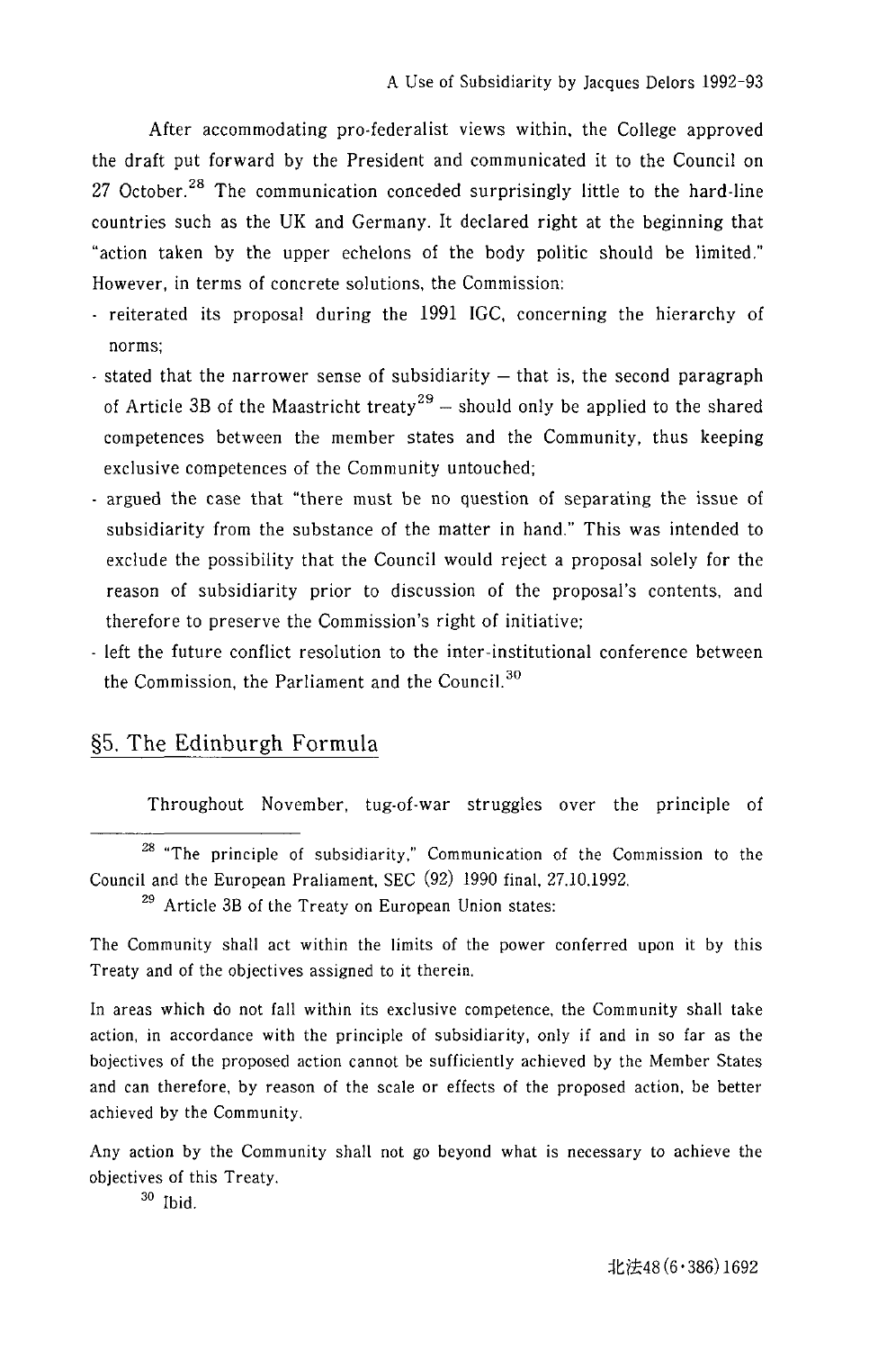subsidiarity continued. On 3, 6, 17 and 25 November, the UK presidency produced draft reports on implementation of subsidiarity. At the beginning, it sought a way in which to establish the restrictive list of exclusive competences of the Community, an option that was soon rejected by other member states. In many instances, it also attempted to restrict the actions at Community level as much as possible. For example, one paragraph of a draft referred that: "Where possible under the Treaty, Community action should be limited to encouraging cooperation between Member States. $31$  Another paragraph urged the Commission to put forward a menu of proposals, not one proposal. These two were cut out by the Commission allied with Italy, Spain and Belgium. Whilst Germany and Denmark were generally in favour of the UK's stance on subsidiarity, France supported by Spain criticised the UK government for not producing the report of the whole Coreper but solely of the presidency. Spain, in particular, made reservations on the whole project of implementing subsidiarity, put forward by the UK presidency. Delors and Italian Foreign Minister Emilio Colombo also complained that the UK presidency did not give serious consideration to the Commission's proposal on the implementation of subsidiarity. The Italian and Belgian delegations sharing concerns of the Commission pressed the UK presidency to clarify that the subsidiarity examination should not be separated from that of the proposals' contents.<sup>32</sup>

A significant number of the UK proposals were modified in the run-up to the European Council in Edinburgh, whilst the presidency managed to preserve some original proposals on the grounds that Denmark needed them.

The Summit on 11-12 December 1992 finally hammered out a formula.<sup>33</sup> accommodating the various views of member states. Following the conclusions of the previous Lisbon Summit, the Edinburgh Summit required the Commission to attach a memo and explanatory notes to each proposal to justify the proposal in the light of the principle of subsidiarity. It also decided that the Commission

<sup>31 &</sup>quot;Draft Report by the UK presidency on the implementation of subsidiarity," 16.10.1992.

 $32$  For this paragraph, the author draws on interviews and Endo (1994): chap.  $II - 7$ .

<sup>&</sup>lt;sup>33</sup> See 'Overall Approch to the Applicaiton by the Council of the Subsidiarity Principle and Article 3b of the Treaty of European Union,' in Annex I to Part A of the "European Council of Edinburgh  $-11$ -12 December 1992 - Presidency Conclusions," *Agence Europe,* No. 5878 bis, 13-14.12.1992.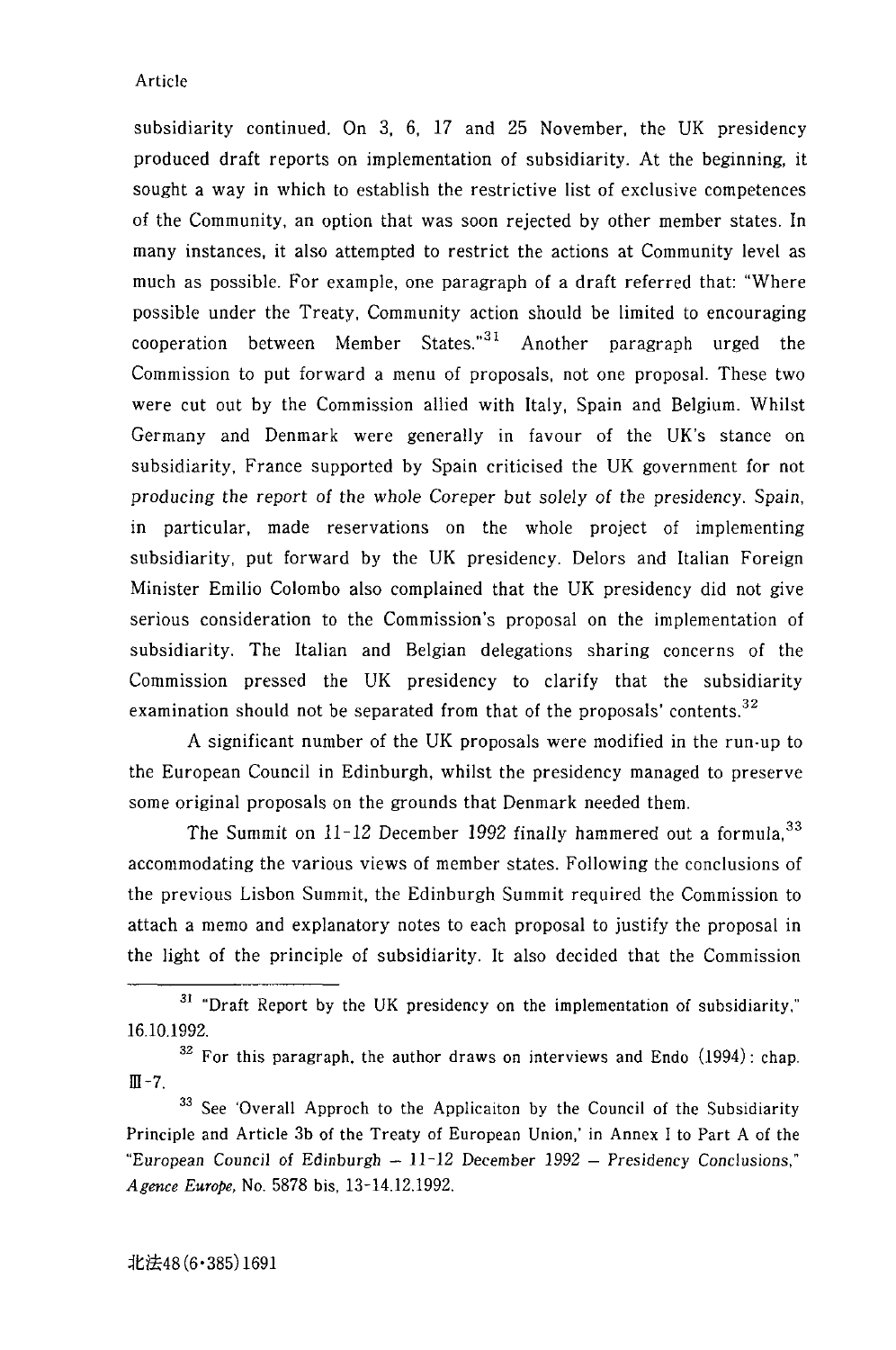should make a wider and more systematic use of the "green papers" before proposing legislation, in order to take into account the opinions of the member states, including the subsidiarity aspects of each proposal. The Summit also obliged the Commission to submit an annual report on the implementation of subsidiarity.

The criteria with which to judge the necessity of Community action could be regarded as more restrictive in the presidency conclusions than in the Commission's communication. They included, for instance, "the objectives of the proposed action cannot be sufficiently achieved by Member States' action and they can therefore be better achieved by action on the part of the Community. $n^{34}$  This was further specified by three considerations:

- 1) the issue under consideration need to have 'transnational' aspects; and/or
- 2) actions by the Member States alone or lack of Community action would conflict with the requirements of the Treaty; and/or
- 3) there should exist clear benefits by reason of scale or effects. $35$

However, a closer examination of the presidency conclusions would also tell us that they echoed in many ways the Commission's communication. Most importantly, the heads of government repeatedly referred to the importance of not upsetting the institutional balance in the Community. The Commission's right of initiative was kept intact. The European Council adopted the Commission's position that the question of who would judge the necessity of Community action in shared competences was primarily of a political, not judicial, nature. Thus at least primarily, the legislative or executive bodies would have to decide. Following this logic as well as being in line with the Commission's proposal, the inter-institutional conference on the implementation of subsidiarity would discuss the need or intensity of a Community measure, in the case of a conflict arising. Lastly, the presidency conclusions did not exclude the possibility of judicial review by the Court of Justice, as the final arbitrator, as was advocated in the Commission's communication.

The Commission, at the same time, announced it would withdraw three directives on the grounds that they were contrary to the principle of subsidiarity. It also promised to review some existing legislation in the light of

<sup>34</sup> Ibid., p. 2.

<sup>35</sup> Ibid.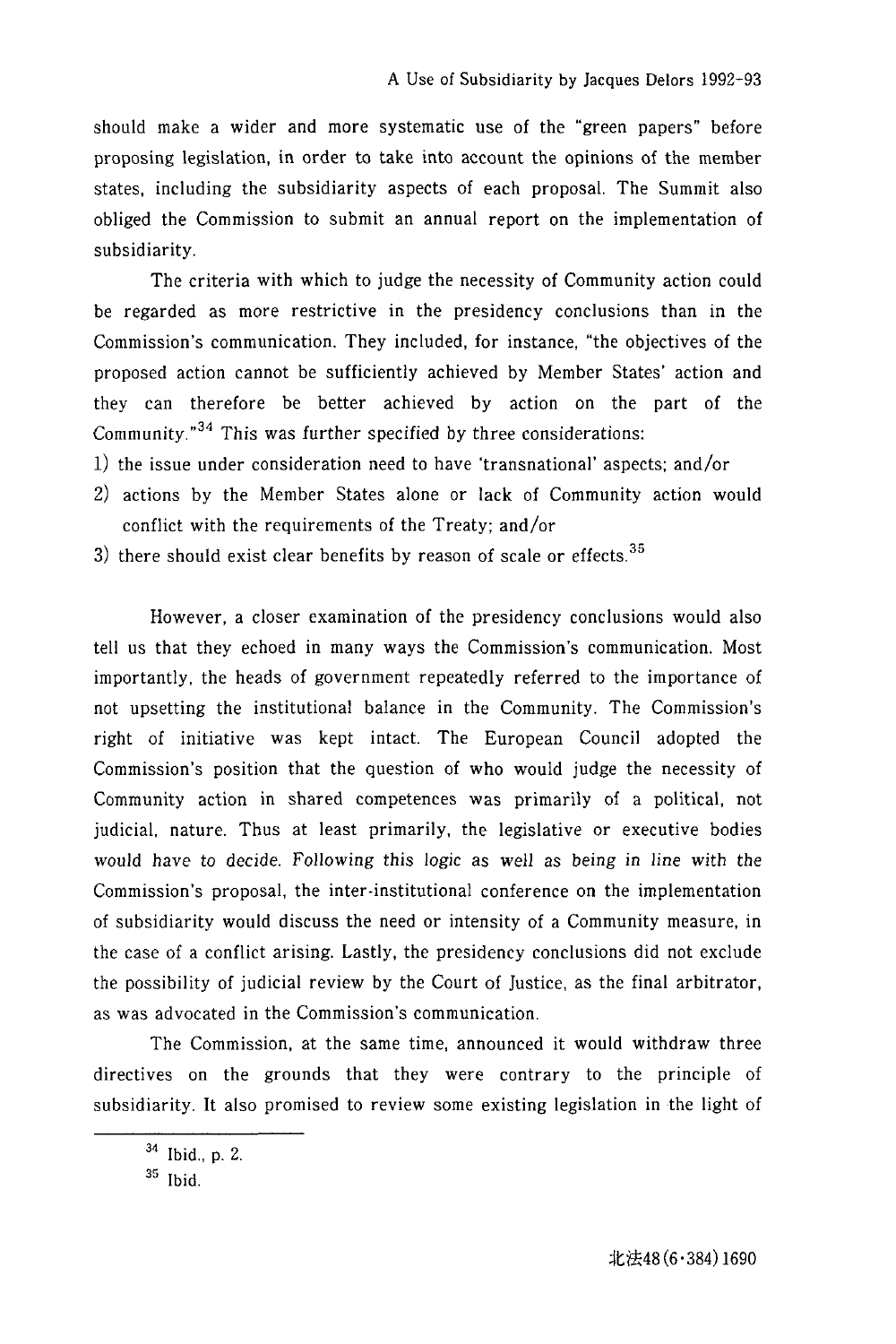subsidiarity.<sup>36</sup> This would be an issue in the following year. Yet, the Commission retained the single, most important power resource: the formal right of legislative initiation. <sup>37</sup>

### §6. More Retreat Than Defeat

Delors asked the fellow Commissioners to continue to take a low-key approach at the beginning of 1993, as a few important countries had yet to ratify the Maastricht Treaty (see in this regard Chapter Eleven). The quantity of legislative proposals in 1992 had reduced sharply (less than half) from the peak of 1990, and would further decrease in 1993.<sup>38</sup>

Table 1: Number of proposals for new legislation referred to in the annual work programmes and adopted by the Commission since 1990



1990: 61; 1991: 52; 1993: 48; 1995: 25\*; 1996: 19\* \*

 $*$  situation as at  $10.11.1995$ 

 $* *$ forecast  $(COM(95)512)$ 

Source: Commission of the European Communities, "Better law-making: Commission Report to the European Council on the application of the subsidiarity and proportionality principles, on simplification and on consolidation," CSE (95) 580, p.4.

36 Ibid.

 $37$  The Edinburgh romula later became the basis of, and is almost identical to, a new Protocole annexed to the Treaty of Amsterdam, agreed in June 1997 and signed in October 1997.

38 Commission of the European Communities, "Report to the European Council on the Application of the Principle of Subsidiarity," COM (94) 533 final, 25.11.1994, p. 4.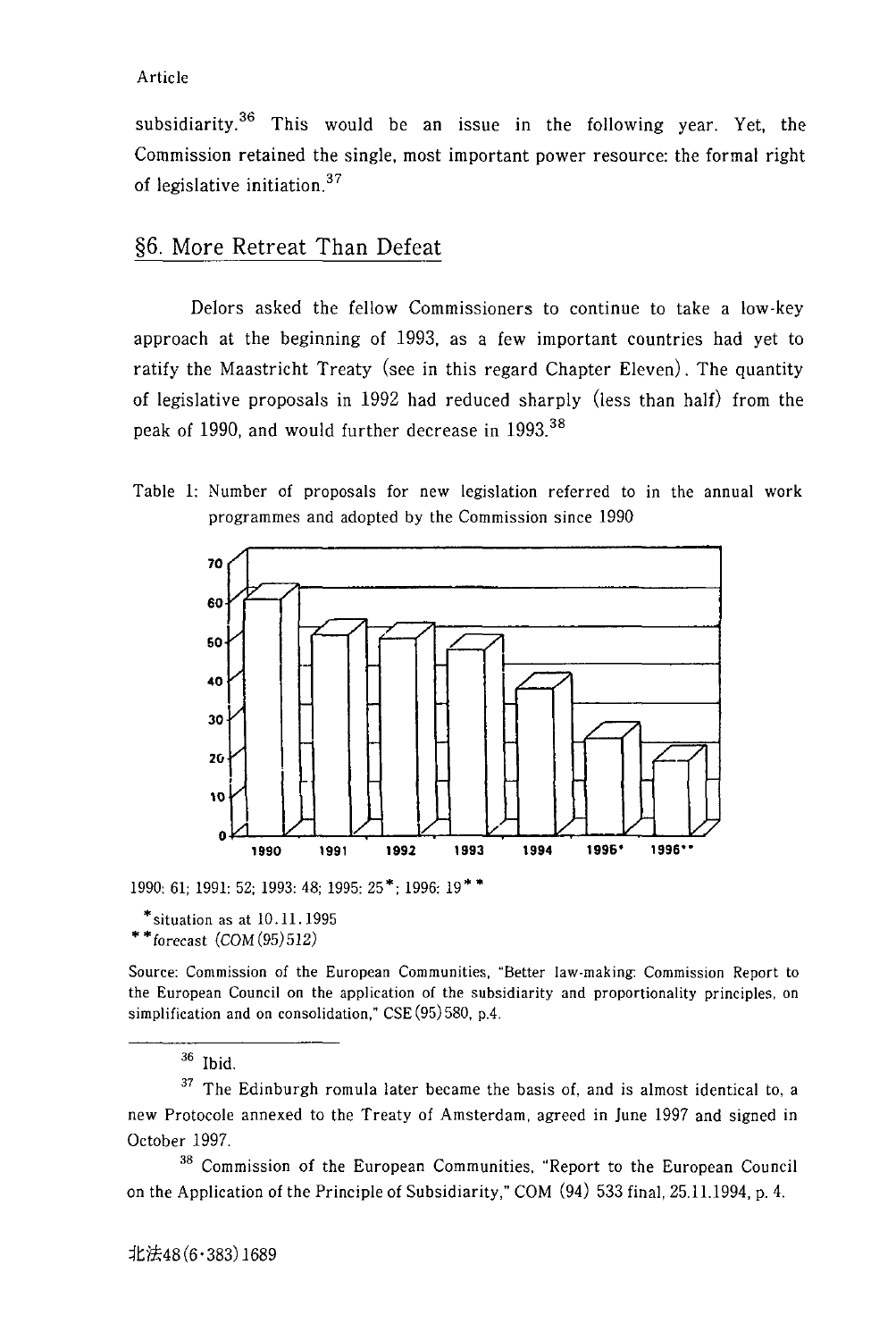Table 2: Proposals for new legislation and initiatives for stimulating debate referred to in the annual work programmes and adopted by the Commission since 1993



 $*$ situation as at  $10.11.1995$  $**$  forecast  $(COM(95)512)$ 

Source: same as Table 1, p. 7.

In March 1993, Delors - in cooperation with Secretary General David Williamson - undertook a further action to implement the principle of subsidiarity. An internal note, circulated by Williamson, requested Commissioners and DGs to answer the following seven questions to justify each proposal in the light of subsidiarity:

- a) What are the aims of the proposed action in terms of the Community's obligations?
- b) Does the proposed measure fall within the Community's exclusive competence or is competence shared with the member states?
- c) What is the Community dimension of the problem?
- d) What is the most effective solution, given the means available to the Community and to the member states?
- e) What is the specific added value of the proposed Community action and the cost of failing to act?
- f) What means of action are available to the Community?
- $g$ ) Are uniform rules necessary, or would it be sufficient to adopt a directive laying down general objectives and leaving implementation to the member states?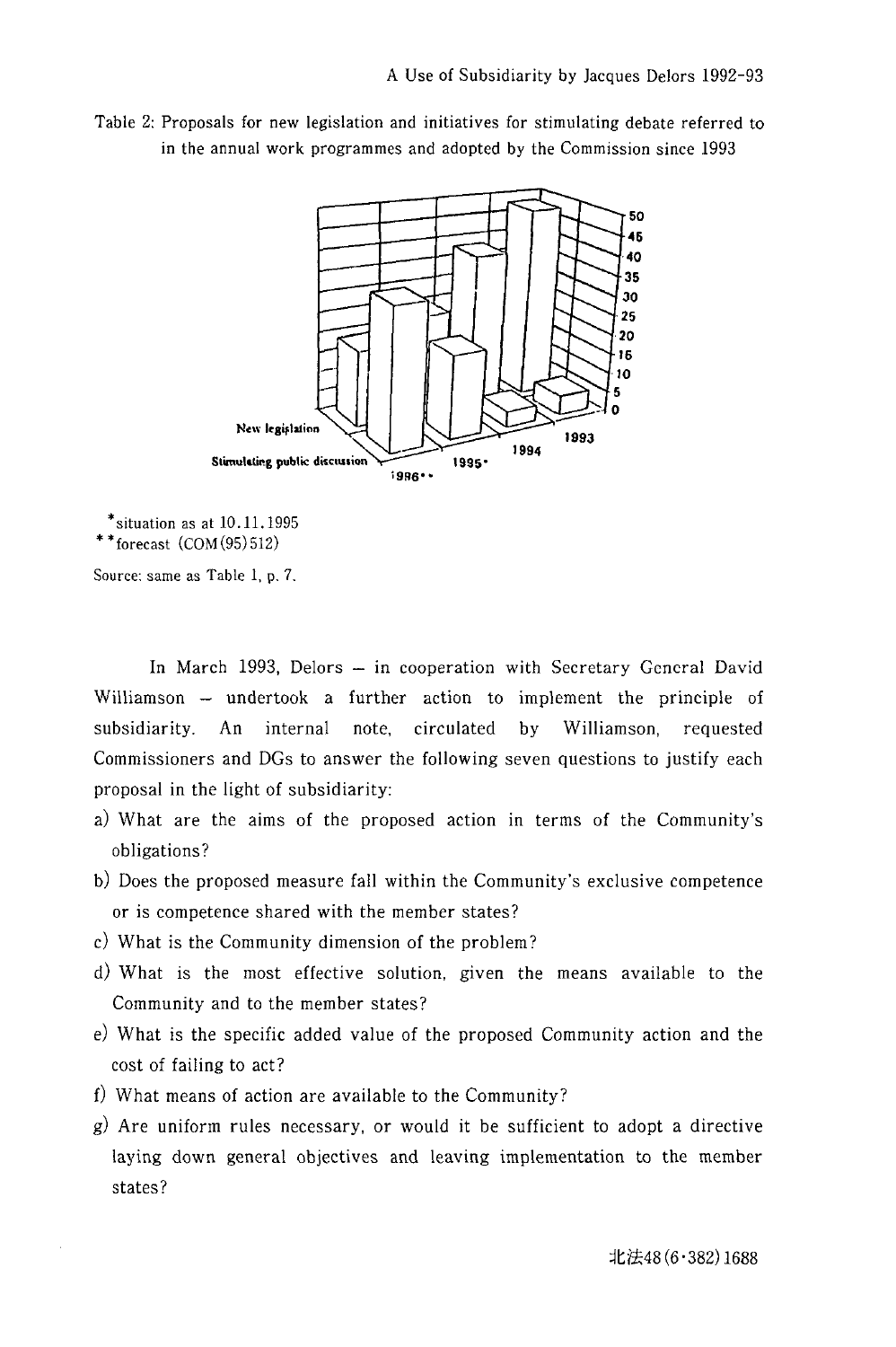The questions c) d) e) are related to the narrower sense of subsidiarity by asking the need for action by the Community, whilst  $f(g)$  on the principle of proportionality. inquiring about the intensity of action. Some proposals soon started to follow the request. 39

As the June Copenhagen Summit referred to subsidiarity only by expressing satisfaction with the progress in its implementation.<sup>40</sup> the discussion of the principle appeared on the wane. However. hard bargaining was under way between the Commission and some member states. Soon after the European Council. the French and British governments presented a joint paper for implementing subsidiarity (the so-called 'hit-list') . which listed 22 pieces of legislation which should be withdrawn or modified in accordance with subsidiarity.<sup>41</sup> The UK government had originally planned to put forward  $71^{42}$ The German government. too, produced documents of a similar kind to the Anglo-French paper both in July and November 1993.

The Commission agreed in its communication to the European Council that it would review or withdraw 16 out of 22 proposals in the Anglo-French initiative.<sup>43</sup> Nevertheless, many of the proposals that Commission endorsed to review were in fact for simplification and recasting rather than scrapping.<sup>44</sup> The Brussels European Council in December 1993 effectively put an end to the discussion on subsidiarity by basically approving the Commission's presentation. It "took note of the Commission report." and expressed "satisfaction that the Commission was withdrawing a number of proposals and suggesting the repeal of certain existing legislative acts and simplification or recasting of others."<sup>45</sup> Delors, who shifted the discussion on subsidiarity from 1992 by stressing its negative aspect, emerged from an increasingly

<sup>43</sup> "Commission Report to the European Council on the Adaptation of Community Legislation to the Subsidiarity Principle," COM (93) 545 final. 24.11.1992.

45 "European Council Brussels 10 and 11 December 1993:' Presidency Conclusions." *Agence Europe,* 12.12.1993. p. 11.

<sup>&</sup>lt;sup>39</sup> For example, see commissioner Abel Matutes' proposition on "Transports martimes - Inspection et viste des natives," COM (93) 218, 12.5.1993.

<sup>40</sup> See for details Endo (1994): 570ff.

<sup>41</sup> Interviews.

<sup>42</sup> David Gardner. "Commission adopts a humble prodile." *Financial Times,*  21-21.6.1992, p. 2

<sup>44</sup> David Gardner. "More retreat than defeat on Euro-laws," *Financial Times,*  13.12.1993. p. 2.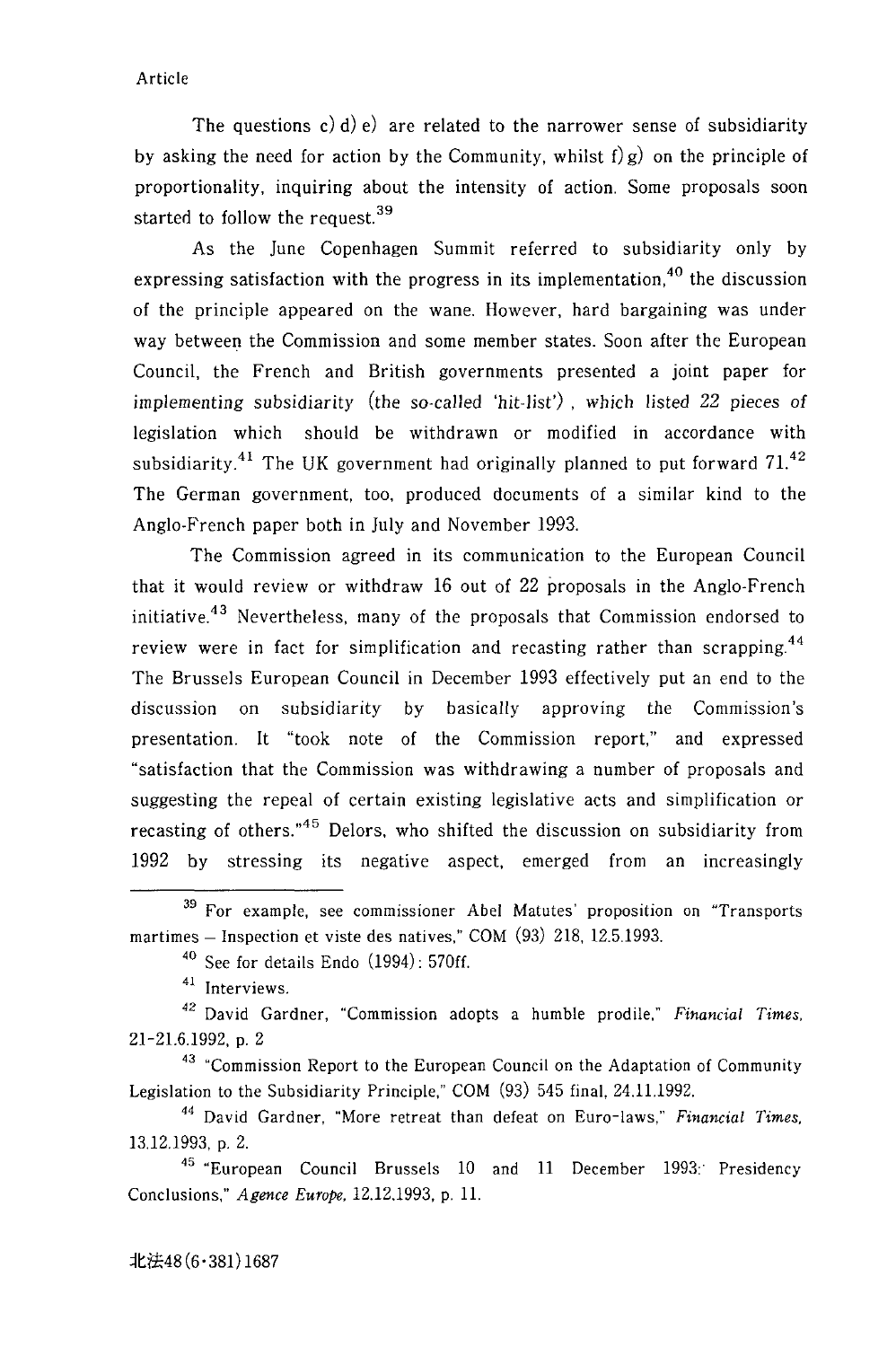unfavourable situation. The exercise after all ended up with "more retreat than defeat<sup> $46$ </sup> on the Commission's prerogatives, although one cannot easily take one's eyes off developments in a sphere where uncertainty still remains.<sup>47</sup>

## §7. Findings and Analysis

Delors was facing a mounting crisis, for which he was at least partially responsible. The member states' governments had just completed a year-long hard bargaining over the Maastricht Treaty, leaving many of them wary of fresh integrative projects. Some of these governments clearly had problems in ratifying the Treaty, where they tended to emphasise its minimum implications for national sovereignty.<sup>48</sup> Just at that time, Delors moved to push for deepening integration on many fronts. Some of his initiatives such as the increase of the Comm unity budget were a corollary of the prior agreements of the heads of government yet still provoked heated debates over the ever demanding European Commission. Moreover, other initiatives, such as the strengthening of the supranational executive, were certainly not what the heads of government asked at that time. These moves did not help countries like Denmark to ratify the Treaty.

Nevertheless, soon after the 1992 Danish referendum, Oelors retreated from many of his expansive programmes, in particular from those having direct implications on national sovereignty. He went even further when he promised to return some competences to national authorities, notably in the fields of internal market and environment. In doing so, he attempted to avert criticism against the Commission from national capitals, although at the same time he attracted criticism from European federalists  $-$  including those within the Commission  $$ on the grounds that he would undermine the hard-won 'acquis communautaire'.

This retreat was performed under the banner of the principle of subsidiarity. The use of subsidiarity meant two things. One is that he allowed

<sup>&</sup>lt;sup>46</sup> Gardner, *Financial Times*, op. cit., 13.12.1993.

 $47$  Delors, for instance, attacked the German government in 1994 for its plan to limit the EU law-making functions. See Lionel Barber, "Delors denounces Bonn plan to curb EU law-making," *Financial Times,* 17.5.1991, p. 1. The German and British economic and finance ministers are leading a campaign to enhance Europe's competitiveness by cutting red tapes under the name of subsidiarity.

 $48$  For the case of Denmark, see Worre (1995): 235-257.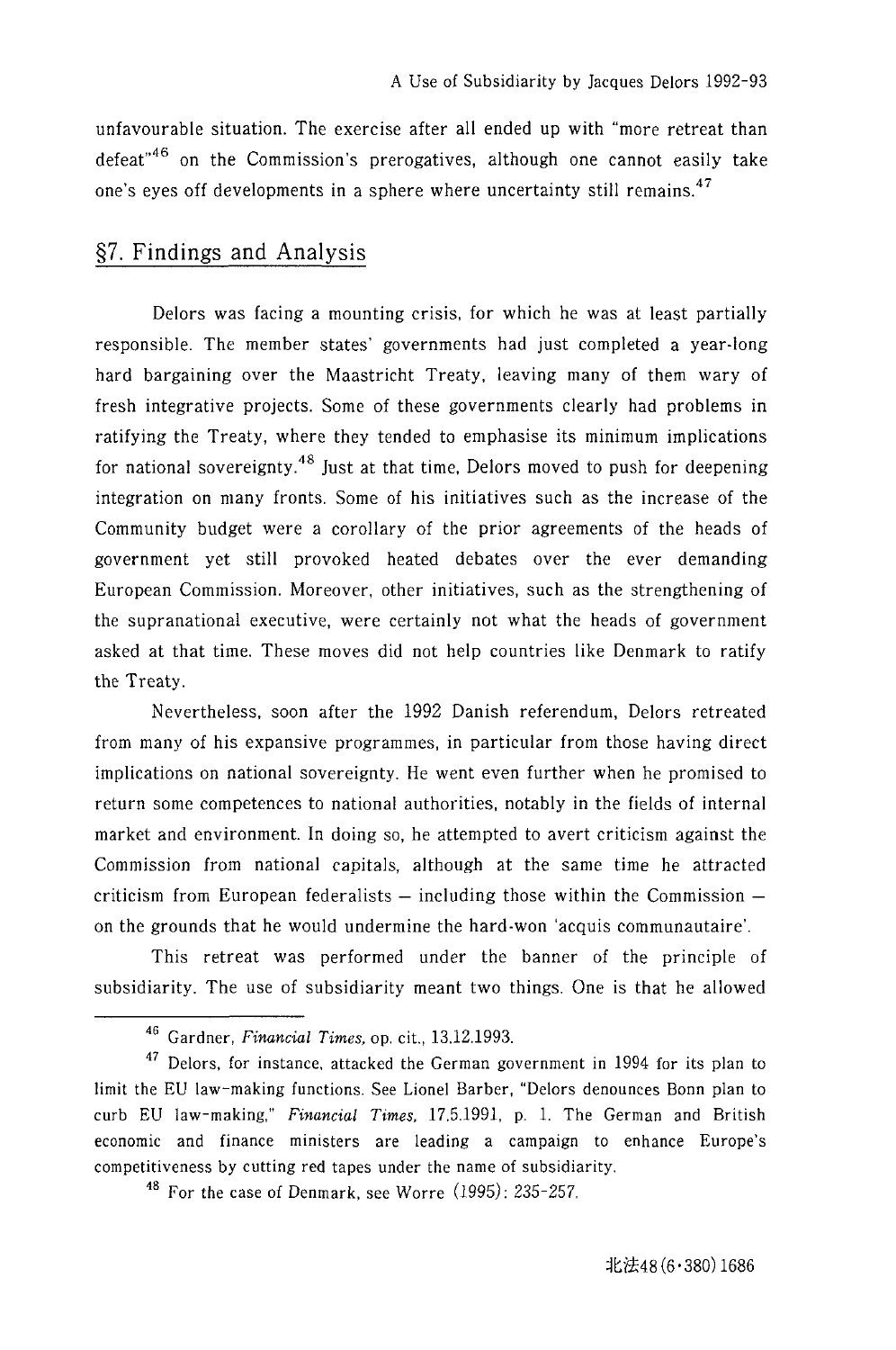governments in difficulty to interpret rather freely what the principle meant, thus helping smooth ratification of the treaty. The other however is that Oelors left scope for Community action that could be justified as necessary and legitimate. By exploiting the ample room for interpretation, Oelors thus laid down a barrage with the chameleon principle.

In due course, the Commission under his direct supervision produced a paper which laid the foundation of the Edinburgh formula to implement the principle. Eventually, the Commission amended 16 pieces of legislation. However, closer investigation shows that it ceded little in terms of its essential prerogatives. Oelors thus came out of the difficult situation with the Commission's prerogatives almost intact.

If Oelors had stuck to his original expansive programme, and if he had not led the reluctant College and Commission to adopt a low·key style, he would have risked the creation of long-lasting constraints upon him and the Commission. If he had persisted with the agenda of institutional reforms required from the prospect of enlargement, he might well have become a Hallstein figure, clashing with the core member states so directly as to possibly lose the Commission's prerogatives, let alone his long-term influence.<sup>49</sup> The retreat, therefore, helped him to retain his leadership potential.

It should be added that Oelors, with the use of subsidiarity, not only preserved the essential power of the Commission but also declared that the Commission should concentrate only upon things deemed necessary and useful. In this context, Oelors paved the way for the forthcoming initiative, focusing upon a common problem to which the Commission was likelier to make useful inputs: i.e. unemployment. This initiative, realised later in the form of the 1993 White Paper on growth, competitiveness and employment, merits another detailed study.<sup>50</sup>

<sup>&</sup>lt;sup>49</sup> On the 1965-66 crisis for at least part of which Hallstein's ever expansive leadership was responsible, see Newhouse (1968).

<sup>50</sup> See Endo (1998 forthcoming): chap. 9.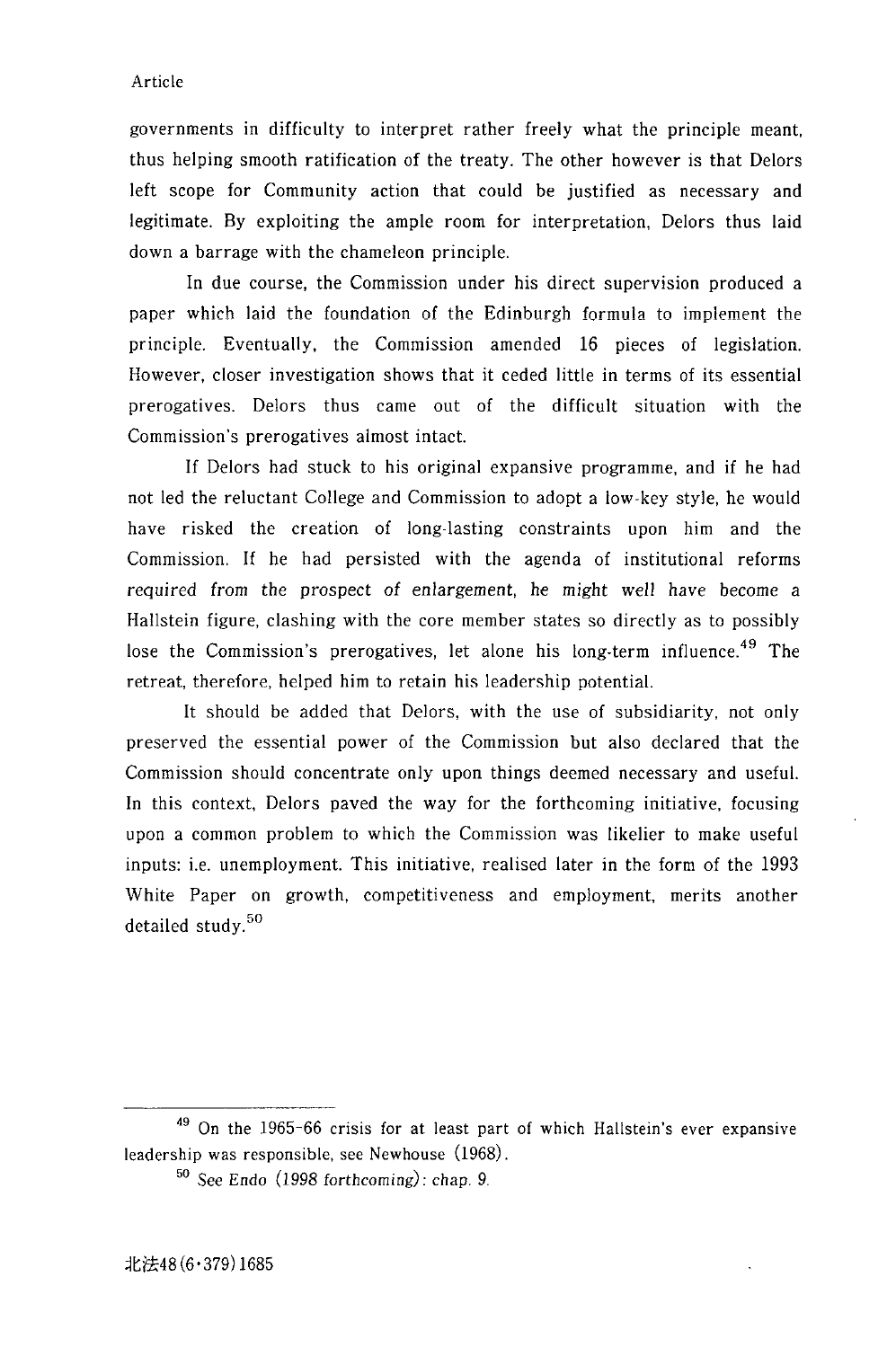### **Bibliography**

(Only books and articles cited as above)

- Cloos, J.. Reinesch, G., Vignes, D., & Weyland, J. (1993). *Le Traite de Maastricht: Genese, analyse, commentaires.* Bruxelles: Bruylant.
- Delors, 1. (1991). The Principle of Subsidiarity: Contribution to the Debate. **In**  Delors et al. *Subsidiarity: The Challenge of Change.* Maastricht: European Institute of Public Administration.  $(pp. 7-1)$ .
- Endo, K. (1994). The Principle of Subsidiarity: From Johannes Althusius to Jacques Delors. *Hokkaido Law Review*, XLIV (6), 553-652.
- Endo, K. (1995). La Presidenza della Commissione Europea. Vincoli e Risorse. *Rivista Italiana di Scienza Politica,* XXV (3), 441-486.
- Endo, K. (1998, in print). *The Presidency of the European Commission under Jacques Delors: The Politics of Shared Leadership.* Basingstoke: Macmillan.
- Millon·Delsol, C. (1992). *CEtat subsidiaire. Ingerence et non· ingerence de I'Etat: Ie principe de subsidiarite aux fondements de l'histoire europeenne.* Paris: Presses Universitaires de France.
- Newhouse, J. (1968). *Collision in Brussels.* London: Faber and Faber.
- Nugent, N. (1995). The Leadership Capacity of the European Commission. *journal of European Public Policy,* 2 (4), 603-623.
- Ross, G. (1995). *jacques Delors and European Integration.* Cambridge: Polity Press.
- Wallace, H. (1994). The Council and the Commission on the Brink of Maastricht. *The Annals,* 531, 56-68.
- Wilke, M., & Wallace, H. (1990). *Subsidiarity: Approaches to Power· sharing in the European Community.* London: Royal Institute of International Affairs.
- Worre, T. (1995). First No, Then Yes: The Danish Referendum on the Maastricht Treaty 1992 and 1993. *journal of Common Market Studies,* 33 (2) , 235-257.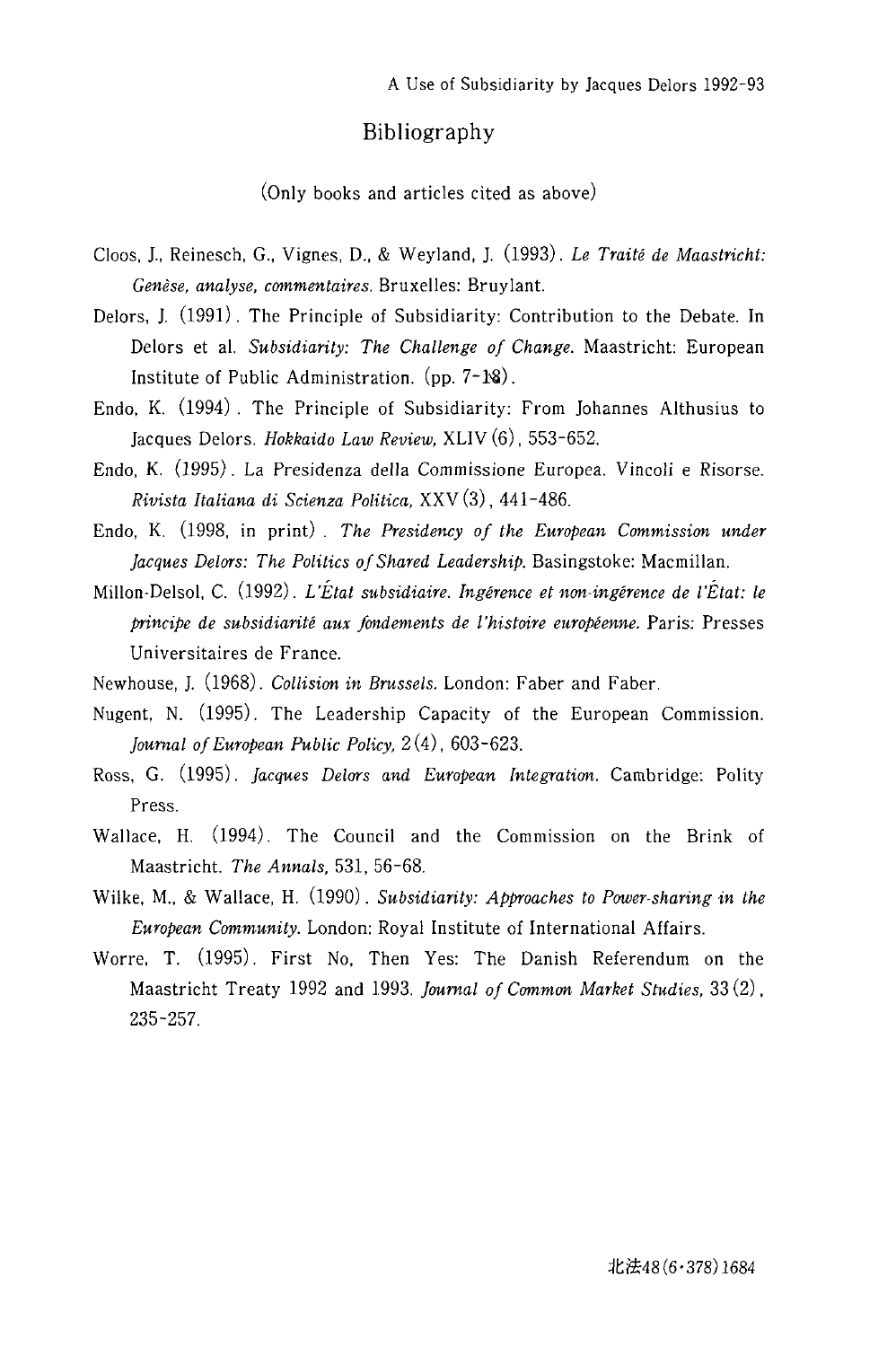# **Ouelques Commentaires sur Ie Colloque "Une Etude comparative sur la Decentralisation -les cas du Japon et de la France"**

Ken ENDO\*

Je vous remercie de me donner l'opportunite de faire quelques remarques sur la decentralisation, meme si je suis politologue, et done mauvais expert juridique sur Ie sujet.

Permettez-moi de remercier également MM. les profs. Debouy, Okada et Tajima, grace a qui j'ai beaucoup appris sur les aspects juridiques de cette question, notamment a propos des mouvements de deconcentration mais aussi sur les mouvements d'opposition contre la décentralisation de ces dernières années.

### I. Le probleme de l'approche du sujet

Je voudrais faire trois remarques, plut6t polemiques: tout d'abord a propos de la méthode choisie pour analyser le sujet de la décentralisation; ensuite sur les consequences de la construction europeenne; et enfin, sur Ie probleme de la corruption.

#### *1) Une approche vraiment comparative?*

Il a été dit que ce colloque se situe avant tout dans une perspective comparative.JNous avons certes beaucoup appris sur les cas de la France et du Japon. Cependant, j'ai Ie sentiment que les interventions d'aujourd'hui ont ete faites séparement, au détriment d'une approche plus globale qui aurait permis une meilleure comparaison entre ces deux pays (meme s'il y avait quelques

-Maitre de conference a la Faculte de Droit de l'Universite de Hokkaido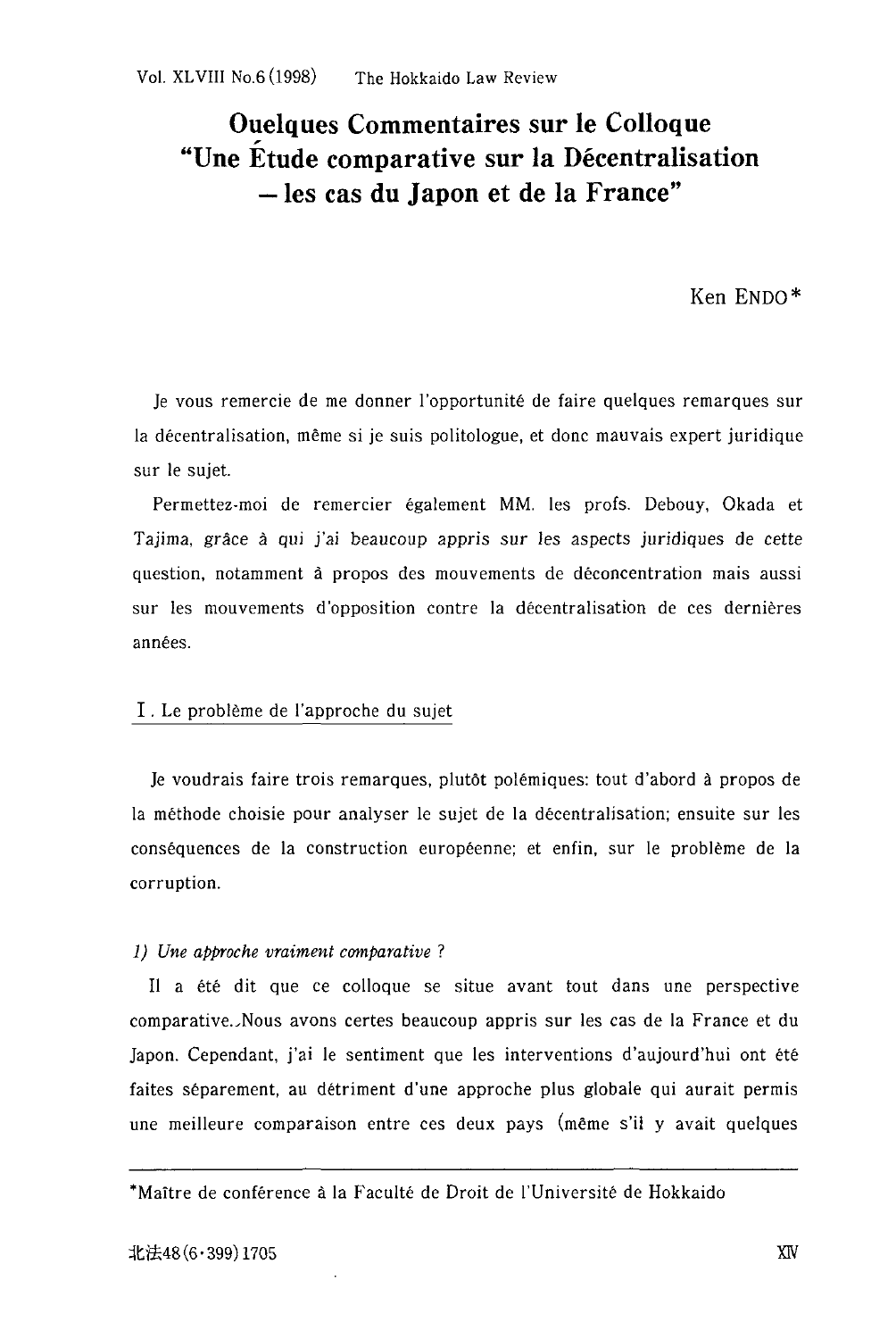'cross-references') .

### 2) la *necessite* de {'approche globale

Des tentatives ont été déjà faites par différents experts, comme par exemple Rod Rhodes, professeur anglais specialise dans Ie domaine de la decentralisation. Ce dernier a propose d'etudier cinq 'ressources' determinantes des collectivites locales qui permettent de mieux comprendre leur influence sur I'£tat central:

(a) les aspects constitutionnel-juridique,

(b) les finances,

- (c) les acteurs / institutions,
- (d) I'information (et l'experience)

 $(e)$  la légitimité démocratique.<sup>1</sup>

Je n'ai pas le temps de développer en détail chacune des ces ressources. Cependant il faut preciser que cette approche plus globale, depassant Ie seul cadre juridico-constitutionnel, nous permettrait peut-etre de faire des conclusions differentes.

Une étude plus approfondie des 'ressources' des collectivités locales, notamment de leurs 'ressources' institutionnelles et de leur experience, permettrait de mieux comprendre la relation d'interdependance entre l'Etat central et les collectivites locales.

Par exemple, laissez-moi considerer la question du 'cumul des mandats'- sujet deja signale par M. Ie prof. Okada. Le 'cumul des mandats' n'est-il pas Ie . symbole de l'interdependance Etat-collectivites locales? Cette pratique ofire aux localités en France l'occasion d'exercer une influence sur l'Etat central, et donc, par consèquent constitue une ressource institutionnelle. Cela est d'autant plus vrai quand on prend l'exemple des maires de grandes communes qui exercent de hautes fonctions gouvernementales. On peut ajouter que cette interdependance existe aussi dans le sens où l'État, pour administrer plus efficacement, doit se fier a J'analyse et J'expertise que font les collectivites locales de leur propre

<sup>1</sup> Pour Ie detail, voir R. A. W. Rhodes, *Control and Power in Central-Local Government Relations* (Farnborough, Hants: Gower, 1981), p.99 et suivantes.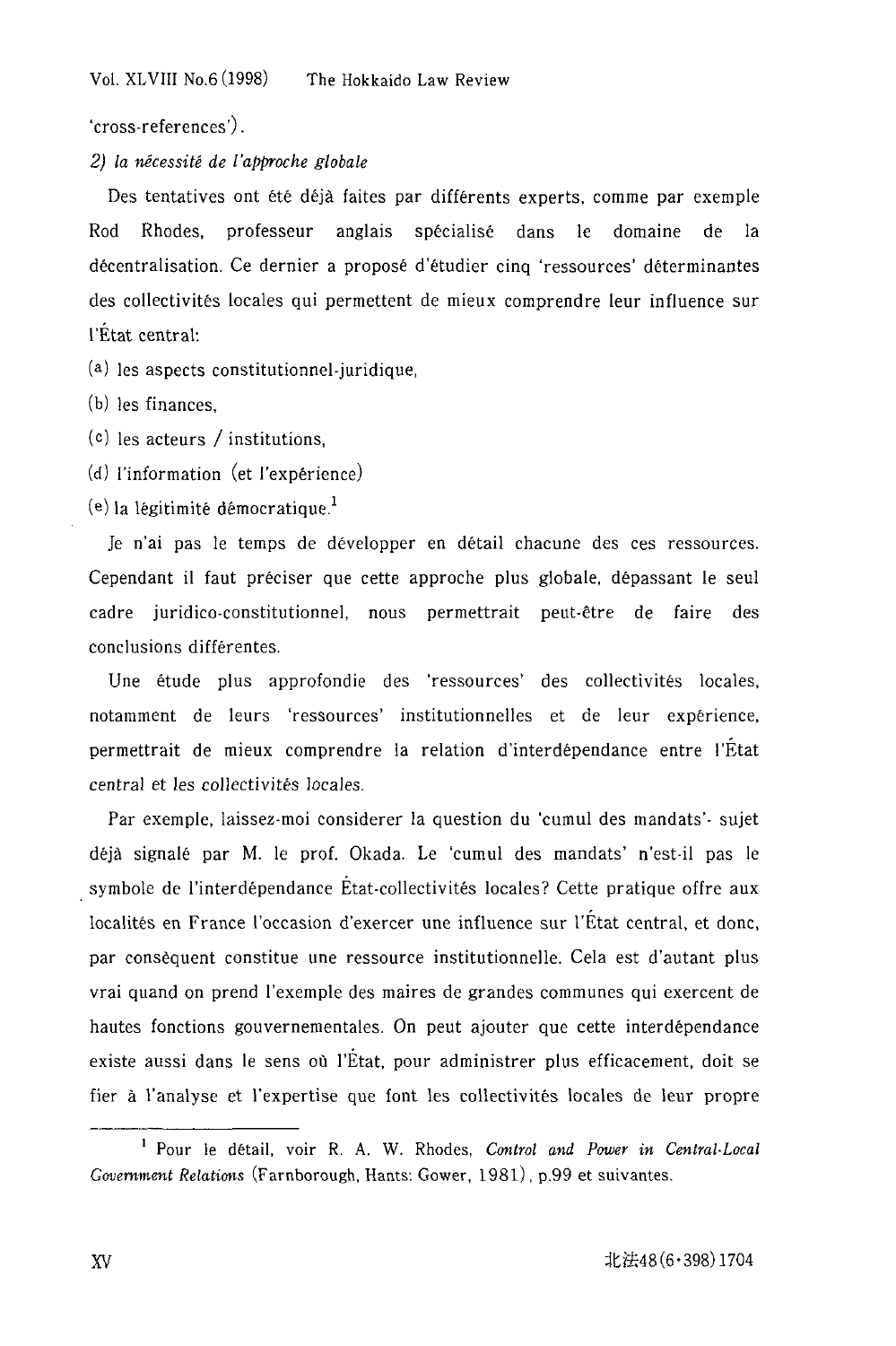situation politique, économique et sociale.

Bien evidemment, la France reste un Etat centralise. En outre, Ie principe d'une Republique indivisible a ete trop souligne, et en meme temps, Ie 'succes' de la décentralisation a peut-être été un peu trop exagéré et médiatisé, comme quelques experts, par exemple Yves Meny, l'ont remarque. En fait, Ie processus de la décentralisation a été commencé progressivement avant 1982, et les r€formes du gouvernement socialiste ont largement consolide les pratiques existantes, même s'il y avait quelques exceptions (notamment le réforme du statut des préfets). (En fait, les réformes de 1982 ont été en partie réalisées par la gauche pour renforcer son assise locale.)<sup>2</sup>

#### II. L'influence de I'Union europeenne

## 1) l'existence d'une autorité supérieure comme une des différences principales entre le *Japan et* la *France*

S'il y a quelque chose qui distingue bien Ie cas de la France de celui du Japon, c'est l'existence d'une autorité supérieure, c'est-à-dire, celle de l'Union européenne, en France. Je crois que cette aspect mérite quelques remarques.

#### *2) une source de finances*

A la difference de la situation japonaise, les collectivites locales francaises beneficient d'autres sources de finances que celles de I'Etat, meme si Ie montant des sommes accordées reste très relatif.

#### *3) ['interaction entre les acteurs europeens et locaux*

Dans Ie processus de la distribution des finances et de la formation des projets (de developpement, socio-economique, etc.) , les collectivites locales en France sont devenues des partenaires des institutions européennes, avec notamment la Commission europeenne. Ce partenariat s'est etabli

<sup>2</sup> Yves Meny, "Decentralisation in Socialist France: The Politics of Pragmatism." *West European Politics,* VoI.7, No.1 (1984), pp. 65-79.